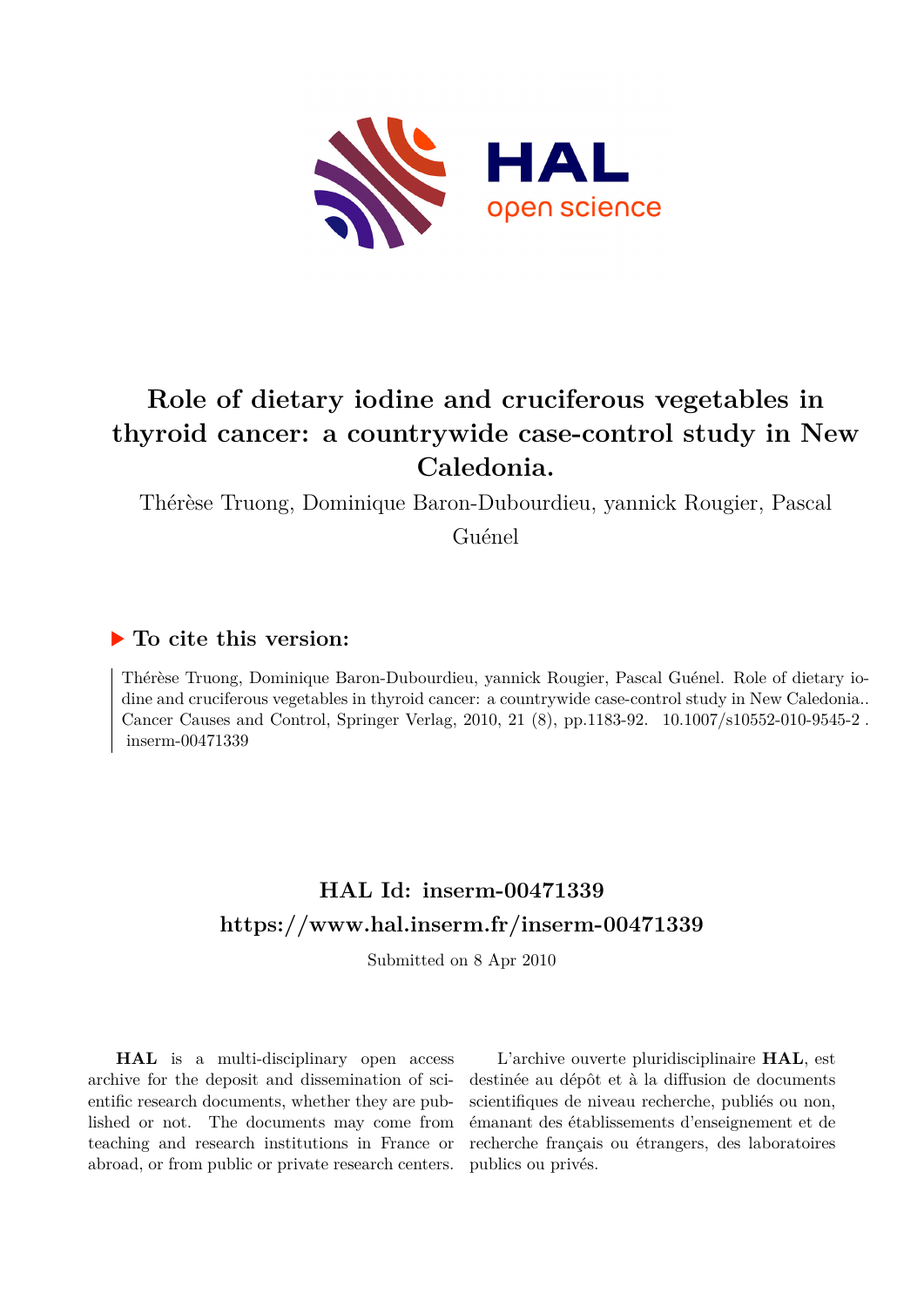Role of dietary iodine and cruciferous vegetables in thyroid cancer:

A countrywide case-control study in New Caledonia

Thérèse Truong, PhD<sup>1,2</sup> Dominique Baron-Dubourdieu, MD<sup>3</sup> Yannick Rougier, MD<sup>4</sup> Pascal Guénel, MD, PhD<sup>1,2</sup>

## **Author affiliations**

- 1 Environmental Epidemiology of Cancer, CESP Centre for research in Epidemiology and Population Health, U1018, Inserm, F-94807, Villejuif, France
- 2 University Paris-Sud, UMRS 1018, F-94807, Villejuif, France
- 3 Laboratory of Anatomy and Cytopathology Nouméa New Caledonia
- 4 Pasteur Institute of New Caledonia Nouméa New Caledonia

## **Corresponding author:**

Pascal Guénel, MD, PhD Environmental Epidemiology of Cancer UMRS 1018, Inserm **CESP** 16 avenue Paul Vaillant-Couturier 94807 Villejuif Cedex France

mail: [pascal.guenel@inserm.fr](mailto:pascal.guenel@inserm.fr)

**Abbreviate title:** Dietary risk factors of thyroid cancer in New Caledonia

## **Fundings**

This study was supported by grants from the "Fondation de France", the "Association pour la Recherche contre le Cancer", and the "Agence Française de Sécurité Sanitaire de l'Environnement et du Travail (AFSSET)".

Abstract word count: 173 Manuscript word count: 3613

### **Abbreviations**

CI, confidence intervals; OR, odds ratio; TSH, thyroid stimulating hormone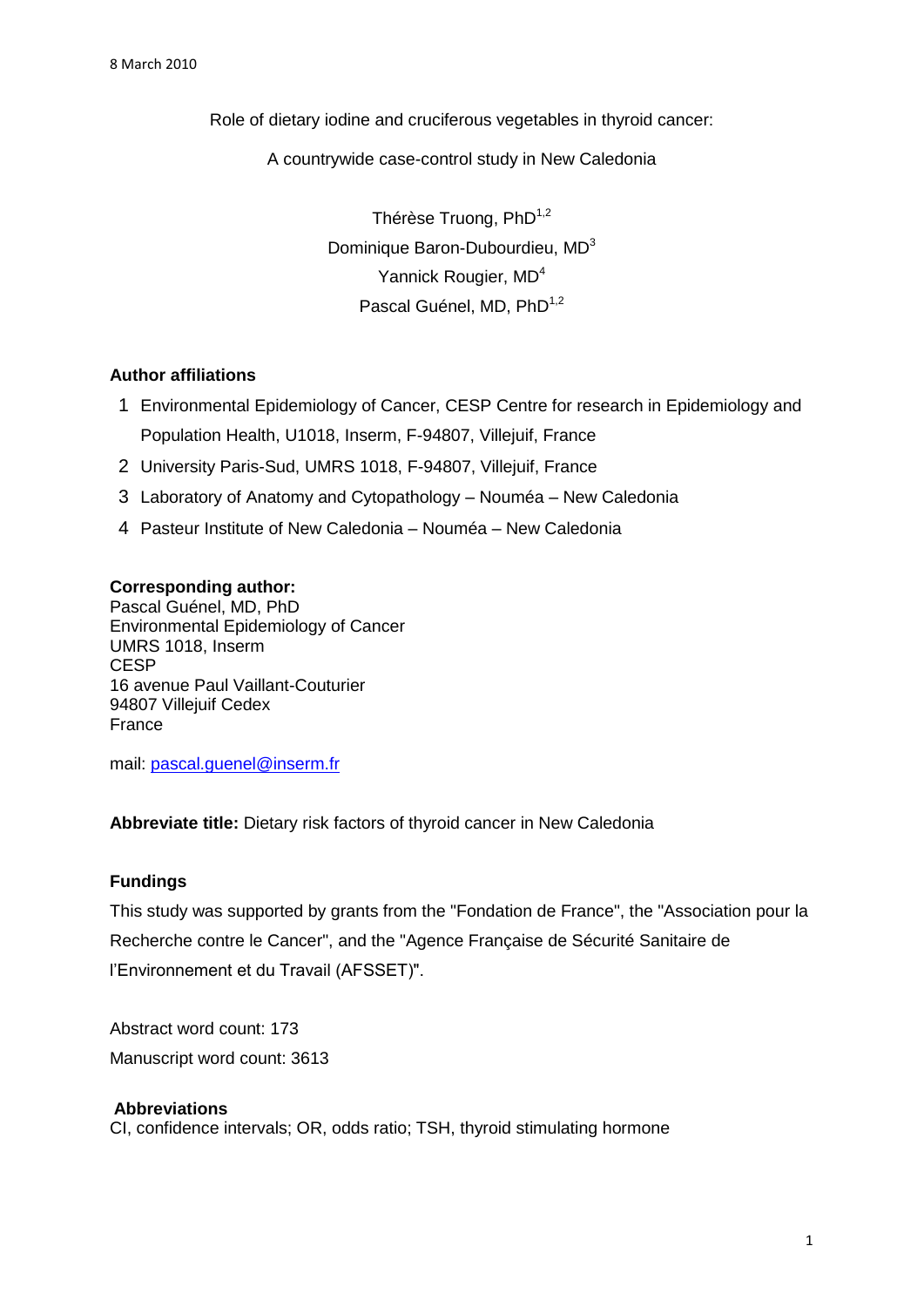### ABSTRACT

Exceptionally high incidence rates of thyroid cancer have been reported in New Caledonia, particularly in Melanesian women. To clarify the reasons of this elevated incidence, we conducted a countrywide population-based case-control study in the multiethnic population of Caledonian women. The study included 293 cases of thyroid cancer and 354 population controls. Based on a food frequency questionnaire, we investigated the role in thyroid cancer of food items rich in iodine – such as seafood – and of vegetables containing goitrogens – such as cruciferous vegetables. A measure of total daily iodine intake based on a food composition table was also used. Our findings provided little support for an association between thyroid cancer and consumption of fish and seafood. We found that high consumption of cruciferous vegetables was associated with thyroid cancer among women with low iodine intake ( $OR=1.86$ ; 95% CI: 1.01-3.43 for iodine intake < 96  $\mu$ g/day). The high consumption of cruciferous vegetables among Melanesian women, a group with mild iodine deficiency, may contribute to explain the exceptionally high incidence of thyroid cancer in this group.

#### Keywords:

case-control study; diet; iodine; New Caledonia; thyroid neoplasms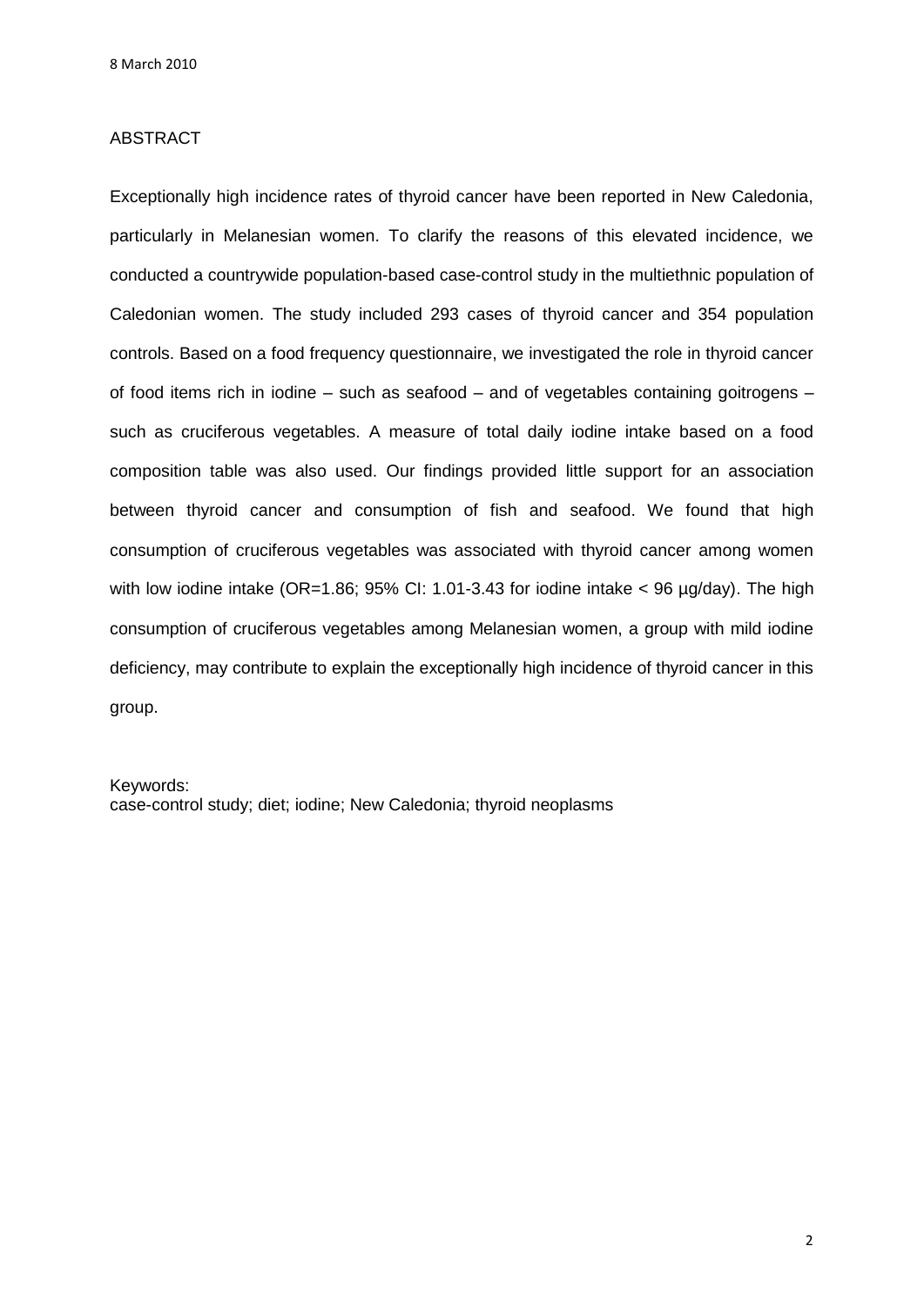The incidence of thyroid cancer is elevated in South Pacific, particularly in New Caledonia (1), a French overseas territory of approximately 200,000 inhabitants including native Melanesians (44%), Europeans (34%) and other ethnic groups (22%) of Polynesian or Asian origin (2). In a previous paper, we reported very high annual incidence rates for all ethnic groups in the period 1985-1999, particularly in Melanesian women (71.4/100,000) and men (10.4/100,000) (1). As in other countries around the world, a sharp increase in incidence was observed in New Caledonia after the introduction of improved techniques of thyroid cancer screening in 1995, but the background incidence of thyroid cancer has been exceptionally elevated in this population since at least 1985 (3). Exposure to ionizing radiations during childhood is the only well-established risk factor for thyroid cancer. Unlike French Polynesia, it should be pointed out that no nuclear test was conducted in New Caledonia, making unclear the causes of this elevated incidence. In order to identify new risk factors for thyroid cancer, we conducted a countrywide population-based case-control study of thyroid cancer in New Caledonia. In previous papers (4, 5) we reported that high parity and obesity may be partly responsible for the high incidence among Melanesian women. In the present paper, we examine the role of dietary factors that interfere with thyroid function, such as food with high iodine concentration and vegetables containing goitrogenic substances.

Rat experiments have shown that both iodine-rich and iodine-deficient diet induce thyroid follicular tumorigenesis, possibly through promoting effects of thyreostimulin (TSH) (6;7). It has been suggested that the increased incidence of thyroid papillary carcinoma observed in many countries during the last decades may be related to the introduction of iodine prophylaxis, mainly through salt iodization. However, the increasing incidence could also be attributed to the improvement of screening procedures that have led to enhanced detection of occult papillary carcinomas during the same period (1;8;9). Only two epidemiological studies have investigated the role of iodine intake in thyroid cancer, and reported a positive association in Hawaii (10) and an inverse association in the San Francisco Bay area (11).

Cruciferous vegetables contain thioglucosides that are metabolized to thiocyanates. These compounds inhibit iodine transport and the incorporation of iodide into thyroglobulin, thus increasing TSH secretion and thyroid cells proliferation. In animal experiments, it has been found that these substances induce thyroid carcinomas (12). Another group of potent goitrogens are contained in food such as cassava or sweet potatoes, with high content of cyanogenic glycosides (13). In

3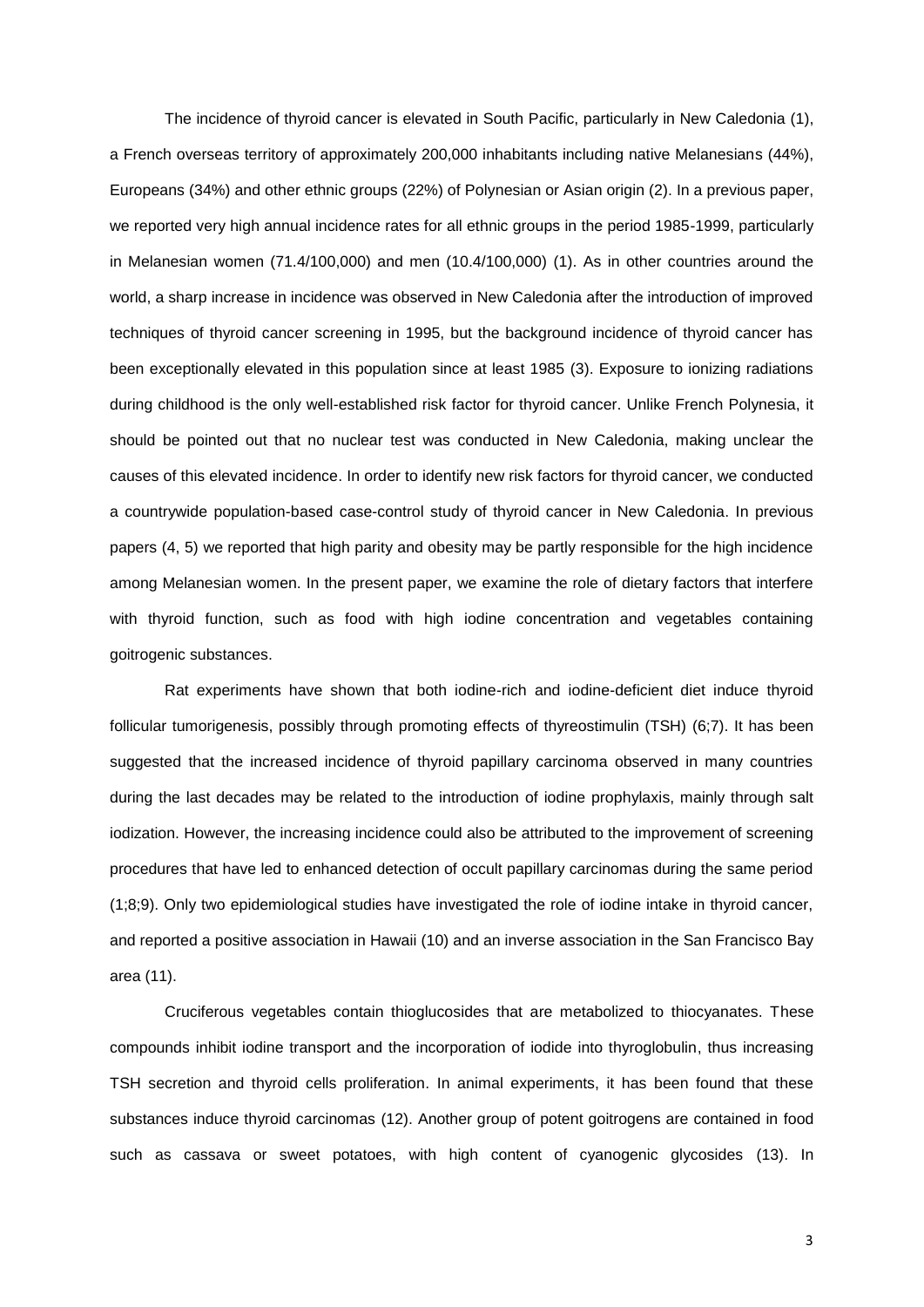epidemiological studies, no clear association between thyroid cancer and cruciferous vegetables or other food items containing goitrogens has been demonstrated (14, 10, 15).

In the present study, we focused on food items known to be rich in iodine such as fish, seafood, milk and dairy products and on total dietary intake of iodine. We also studied the role of cruciferous vegetables, starchy food and cassava containing goitrogenic substances. A possible interaction between iodine deficiency and high consumption of cruciferous vegetables was examined, as both variables decrease the iodine absorption by the thyroid gland and may enhance thyroid stimulation by the TSH. All the analyses were restricted to women, since the group of men was too small for meaningful analyses.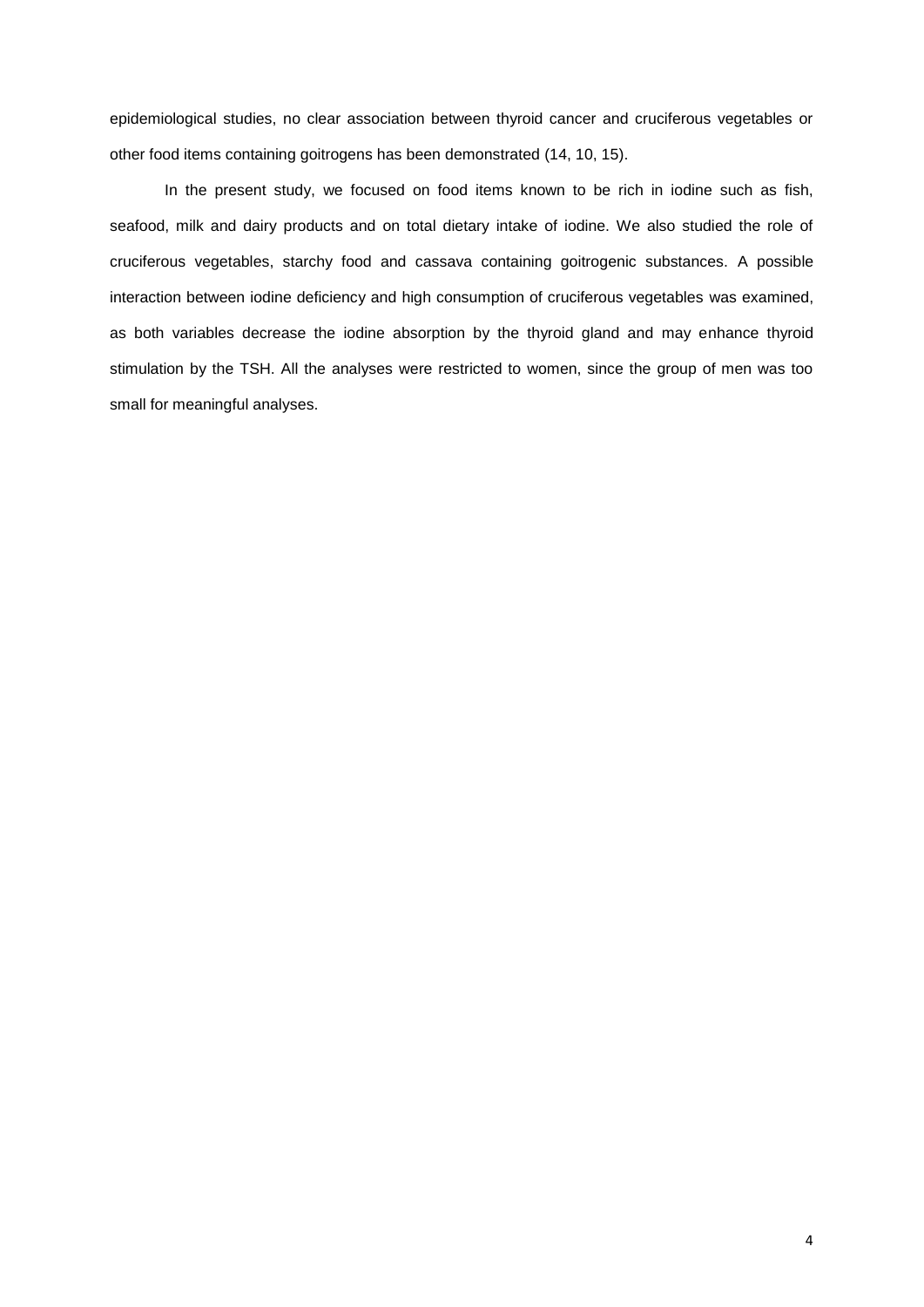#### MATERIAL AND METHODS

#### Case selection

The cases eligible to the study were patients with papillary or follicular thyroid carcinoma diagnosed between January 1, 1993, and December 31, 1999, who had been living in New Caledonia for at least 5 years at the time of cancer diagnosis.

The cases were identified from the pathology records of the two histopathology laboratories of New Caledonia, one public and one private. The ascertainment of cases was completed by searches in medical records of the main hospitals, and in the Cancer Registry of New Caledonia that also records cancer diagnoses from medical facilities throughout the country. All the pathology reports, and if not sufficient, the original histological slides, were reviewed in order to confirm the histological diagnosis and to determine the number and size of the cancerous nodules.

Cases were recruited at the beginning of the data collection in 1998, retrospectively for those diagnosed between 1993 and 1997, and prospectively for those diagnosed in 1998 and 1999. The good prognosis of papillary and follicular thyroid cancer enabled to contact most cases several years after diagnosis. Of 324 eligible cases of thyroid cancer in women, 31 could not be interviewed because the subject had died ( $n=18$ ), refused to participate ( $n=8$ ), could not be contacted ( $n=4$ ) or was too ill to answer (n=1). Finally, 293 cases of thyroid cancer in women (response rate 90 percent) were included in the study, of whom 255 were papillary and 38 were follicular carcinomas.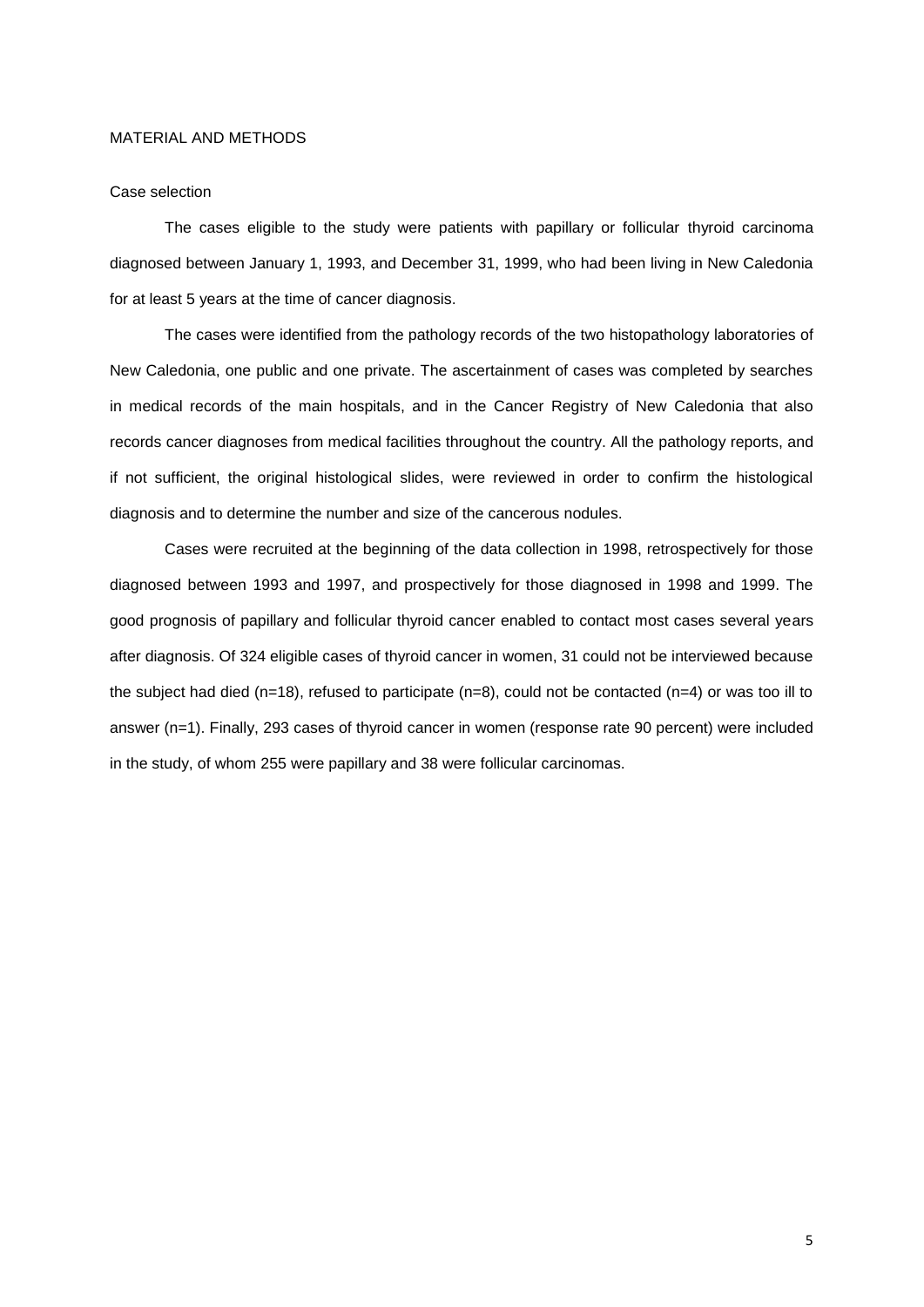#### Control selection

Controls were selected from electoral rolls recently updated at the time of study initiation in 1998 that included all New Caledonia residents aged 18 years or older. Seven groups of controls were constituted, each corresponding to a group of cases with a given year of diagnosis of the study period (1993-1999). Each control group was formed from a random selection of women in the electoral rolls in order to frequency-match the corresponding group of cases by 5-year age group. Controls were allocated a year of reference equal to the year of diagnosis of the case group for which they were selected. To be eligible a control should have been living in New Caledonia for at least 5 years at the year of reference and should not have had a thyroid cancer before that date.

Of 405 eligible control women, 51 were not interviewed because they were dead at the time of the interview (n=11), refused to participate (n=19), could not be contacted (n=18), were too ill to answer (n=2) or for another reason (n=1). Finally, 354 controls in women (response rate 87 percent) were included in the analysis.

#### Data collection

In-person interviews were conducted by trained interviewers at the subject's home using a structured questionnaire. We collected data on sociodemographic characteristics, diet, alcohol consumption, tobacco smoking, anthropometric factors, hormonal and reproductive factors, previous medical conditions, medical x-ray exposure, residential history, and family history of cancer or benign thyroid conditions. Only exposures or events which occurred before the year of diagnosis for the cases or the year of reference for the controls were taken into account.

We used a food-frequency questionnaire including 110 items to assess the dietary habits during the previous 5-year period. The frequency of fruits and vegetables consumption was corrected to take the seasonality into account. Portion size was determined using color photographs representing each item in 3 commonly eaten amounts. Information on seasonality and weight of local fruits and vegetables were determined with a local nutritionist. The daily consumption of a food item was then estimated in grams. The 110 food items were grouped into 25 food groups. In the present paper, the following food groups were analyzed: salt water fish, brackish water fish, seafood, dairy products, cruciferous vegetables, and starchy foods.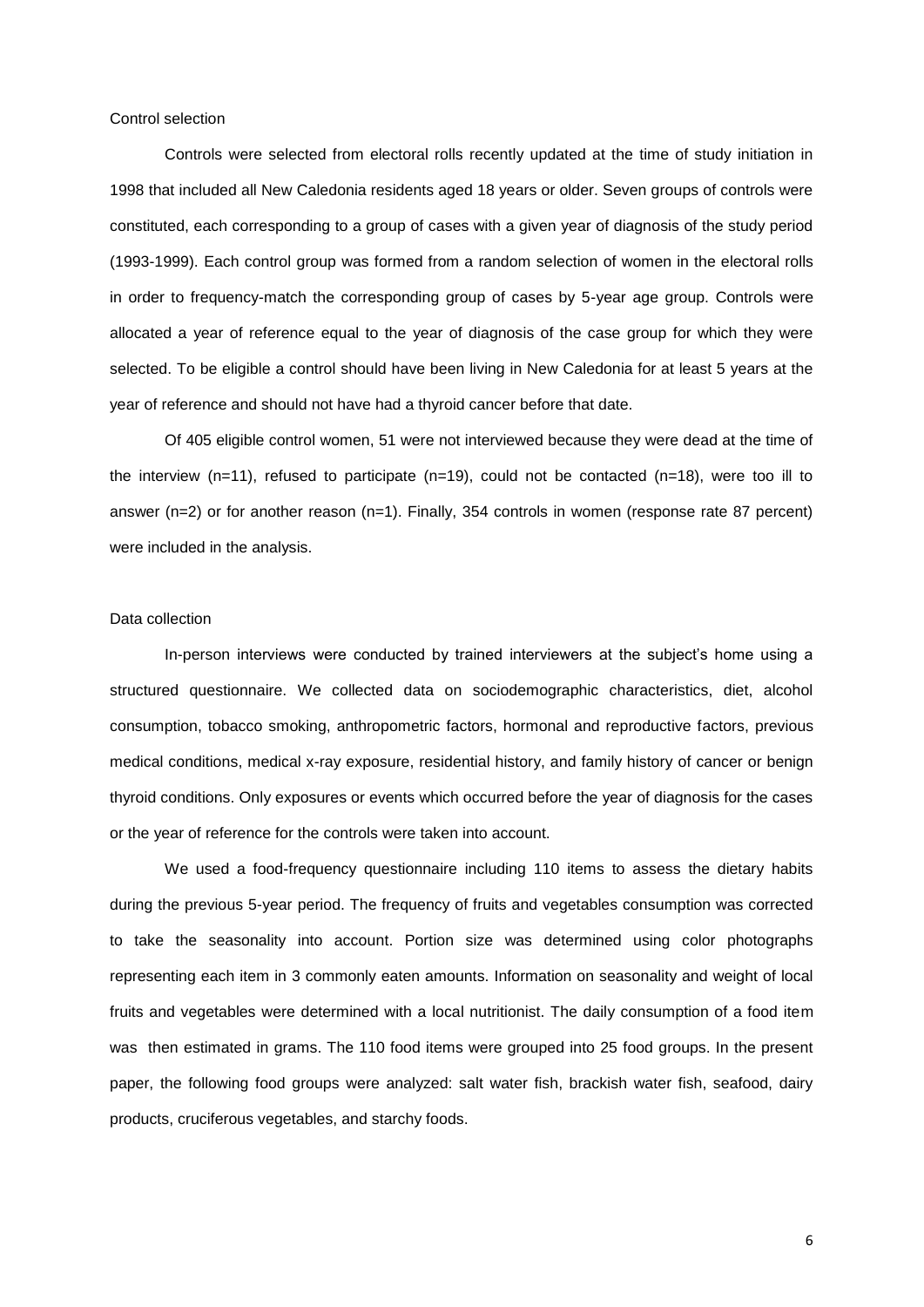Total energy intake (kilo-calories/day) was estimated using food composition tables developed for France (16) and for the Pacific Islands (17). Iodine intake was computed using a French food composition table (18), which includes information on iodine content for most food items in France, but not for some local New Caledonia seafood such as giant clam, coconut crab, mangrove crab, and freshwater prawn. These food items were omitted because their consumption was negligible as compared to more common fishes and seafood.

#### Statistical analysis

The odds ratios (OR) and their 95 percent confidence intervals (CI) were calculated by unconditional logistic regression, using SAS version 9. Food items consumptions were divided into tertiles on the basis of the distribution among controls for each ethnic group. Odds ratios were adjusted for age (5-year age groups), energy intake and ethnic group. Because the dietary profile depended on the ethnic origin, analyses were also conducted separately for the two main ethnic groups (European, Melanesian). All analyses conducted separately among Melanesian women were adjusted for the Province of residence (North, South, Loyalty Islands). Food items consumption and iodine intake were categorized into tertiles on the basis of the distribution among controls. If more than 33 percent of the controls declared that they never consumed a given food item, we used nonconsumers as the reference category, and we divided consumers into two classes using the median of the distribution among controls. Tests for trend were calculated by fitting a model where the median value of each class was used as a quantitative variable. Multivariate models were used to take into account potential confounding from risk factors associated with thyroid cancer risk in our data (ever had a miscarriage, irregular menstruations, number of full-term pregnancies, body mass index) (4;5). As the results were unchanged, odds ratios adjusted for these variables are not shown.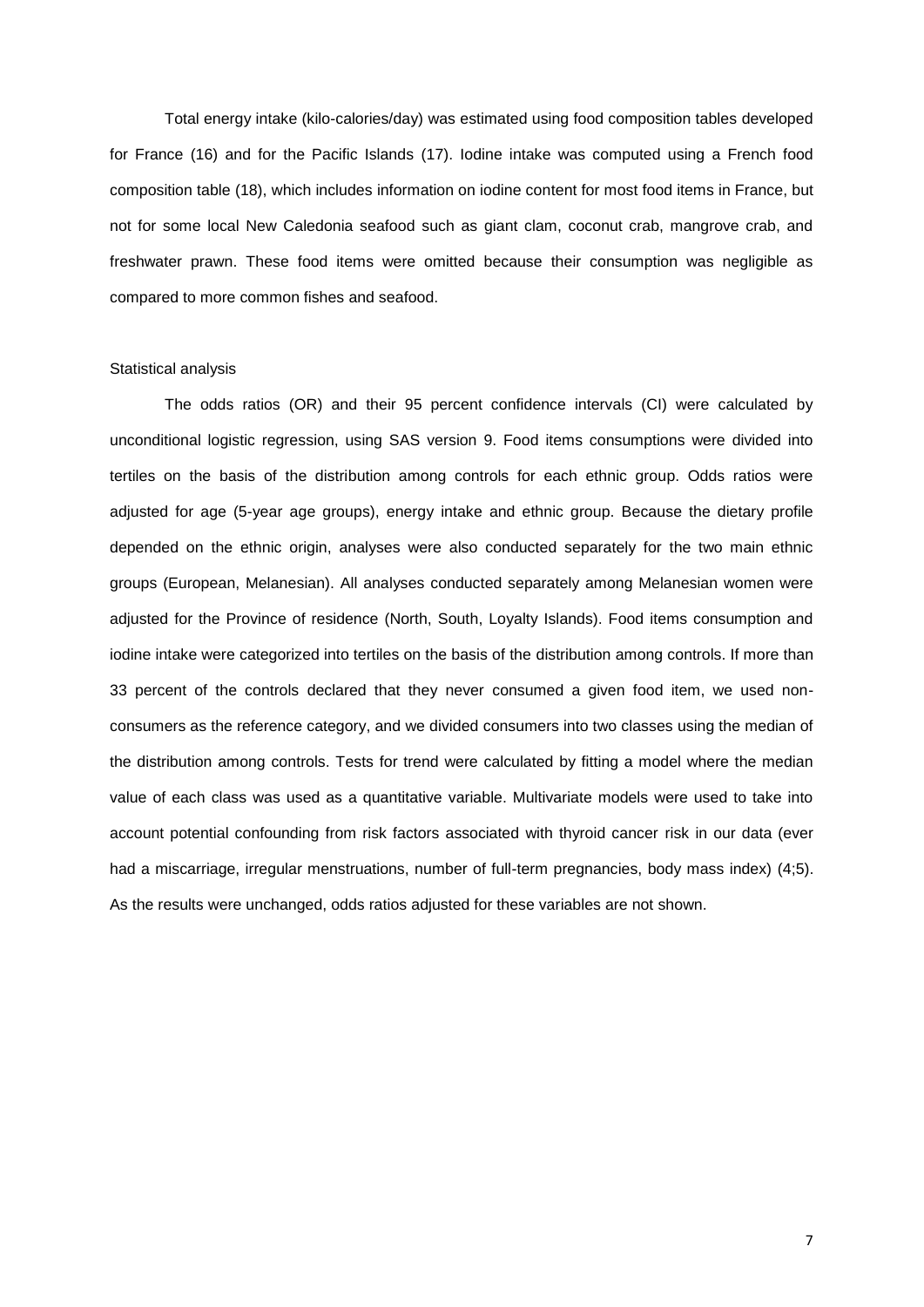#### **RESULTS**

The socio-demographic characteristics of the cases and the controls are shown in table 1. Because of the frequency-matched design of the study, the distribution by age was similar in the two groups (chi-square test: P=0.66). Proportionally more cases than controls were of Melanesian origin, and among Melanesian women more cases than controls were living in the Loyalty Islands. No statistically significant difference between cases and controls was observed with respect to educational level after adjustment for age and ethnicity.

Table 2 shows the mean values of body mass index, daily energy intake, iodine intake and intake of selected food groups among control women, according to ethnicity and Province for Melanesian women. The mean dietary intakes differed markedly between European women and Melanesian women, particularly those from the Northern Province and the Loyalty Islands. The dietary profile of Melanesian women from the Southern Province was intermediate between that of European women (most of them living in the South) and Melanesian women in other areas. Other ethnic group women generally had food intakes close to that of the European women. As an example of specific dietary habits, it can be pointed out that brackish water fish was almost exclusively consumed by Melanesian women from the North. Milk and dairy products were consumed in greater amounts by European and other ethnic group women than by Melanesians. The Melanesian women in the Northern Province and in the Loyalty Islands had higher consumptions of cruciferous vegetables and starchy food and lower iodine intake than the other groups of women. The types of cruciferous vegetables also differed between ethnic groups.

Table 3 presents the odds ratios for food items rich in iodine (fish, seafood, dairy products) or in goitrogenic compounds (cruciferous vegetables, starchy food). No food item rich in iodine was noticeably associated with thyroid cancer, with the exception of brackish water fish that was inversely related to the disease in Melanesian women (p-trend=0.01). The odds ratios for total iodine intake in the second and third tertiles were slightly above unity in Melanesian women, but were below one in European women. For cruciferous vegetables, the odds ratio in the highest tertile among Melanesian women was 1.62 at the limit of statistical significance and the test for trend was 0.09. Again in

8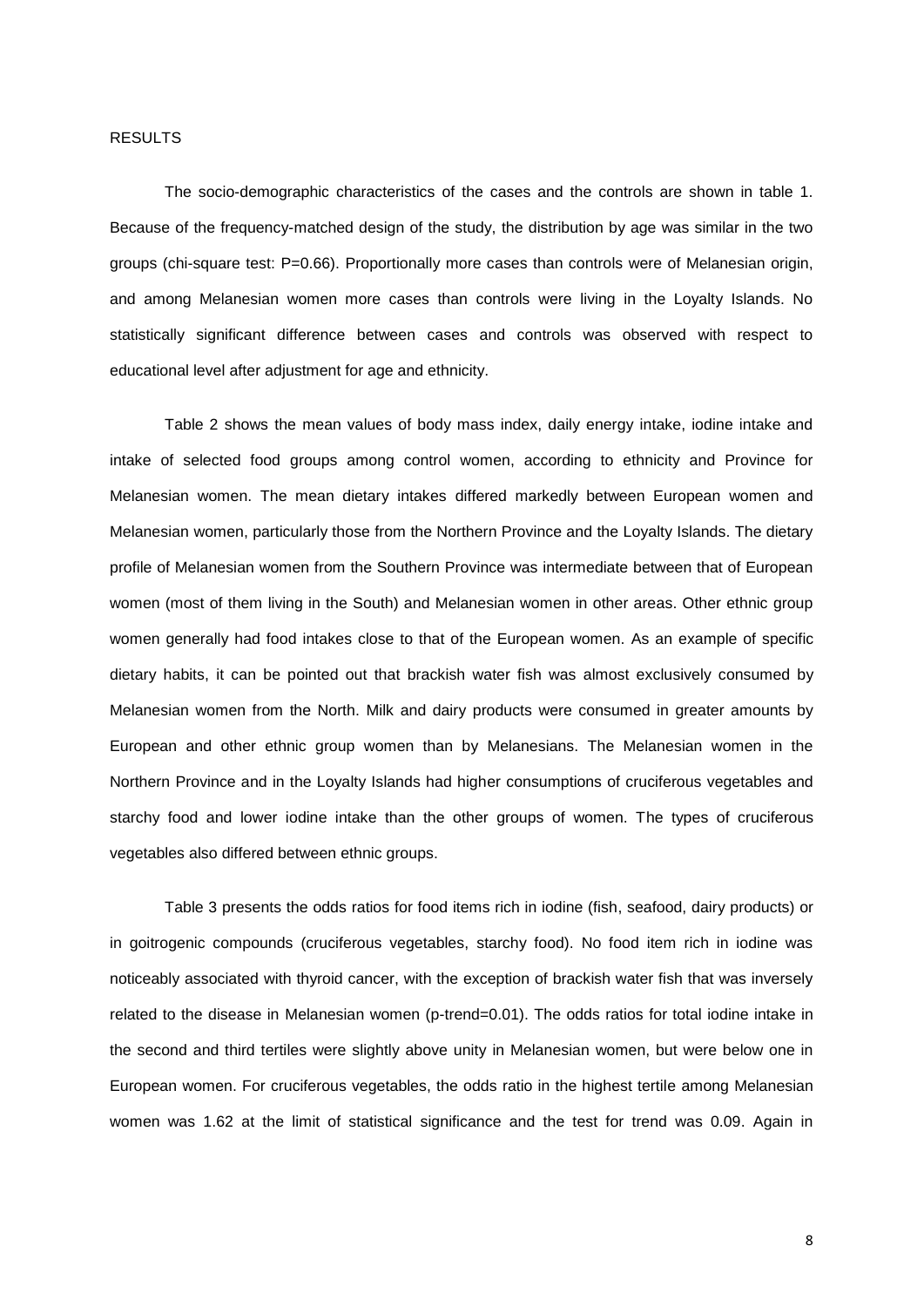European women, the odds ratio for cruciferous vegetables was below unity. Consumption of starchy food was slightly associated with thyroid cancer among Europeans only.

In table 4, we defined two groups of women with low or high daily intake of iodine, using the median of the total daily iodine intake among controls as a cut-point (96 µg/day). The mean intake was estimated to be 62 and 143 µg iodine/day in the group below and above the median, respectively. Means in both groups were below the recommended daily iodine intake and correspond to moderate (30-74 µg/day) and mild iodine deficiency (75-149 µg/day) according to WHO criteria (19).

The consumption of cruciferous vegetables was associated with a significantly elevated odds ratio in women with low iodine intake (OR=1.86, 95 percent CI: 1.01, 3.43; p-trend 0.06) but not in women with higher iodine intake (interaction  $p=0.33$ ). No modification effect was apparent for starchy food.

#### **DISCUSSION**

We made the hypothesis that the very high incidence of thyroid cancer in New Caledonia was related to candidate risk factors such as iodine and goitrogens, and that the differences in thyroid cancer incidence across ethnic groups and geographic areas within the country could be explained by differences in dietary profiles. Although we included all incident cases that occurred in New Caledonia over a 6-year period, our study is based on a small population and had a limited statistical power, which precluded more detailed analyses by ethnic group and Province of residence. We did not find a consistent pattern of association between food items and thyroid cancer across population subgroups, but interesting clues emerged from the data.

An important strength of the study is the population-based design with exhaustive identification of thyroid cancer cases over the study period, and response rates close to 90 percent among eligible cases and controls. Unlike most previous studies on dietary factors in thyroid cancer, we used an extensive food frequency questionnaire with 110 foods items. We also used a food composition table of iodine content to estimate the daily intake of dietary iodine.

This method has several limitations. Recall bias may occur if study subjects report a different diet depending on their disease status, particularly if the cases are aware of a possible link between a risk factor and the disease. However, at the time of the study, no dietary recommendation program aiming at preventing thyroid diseases in New Caledonia had been conducted by the public health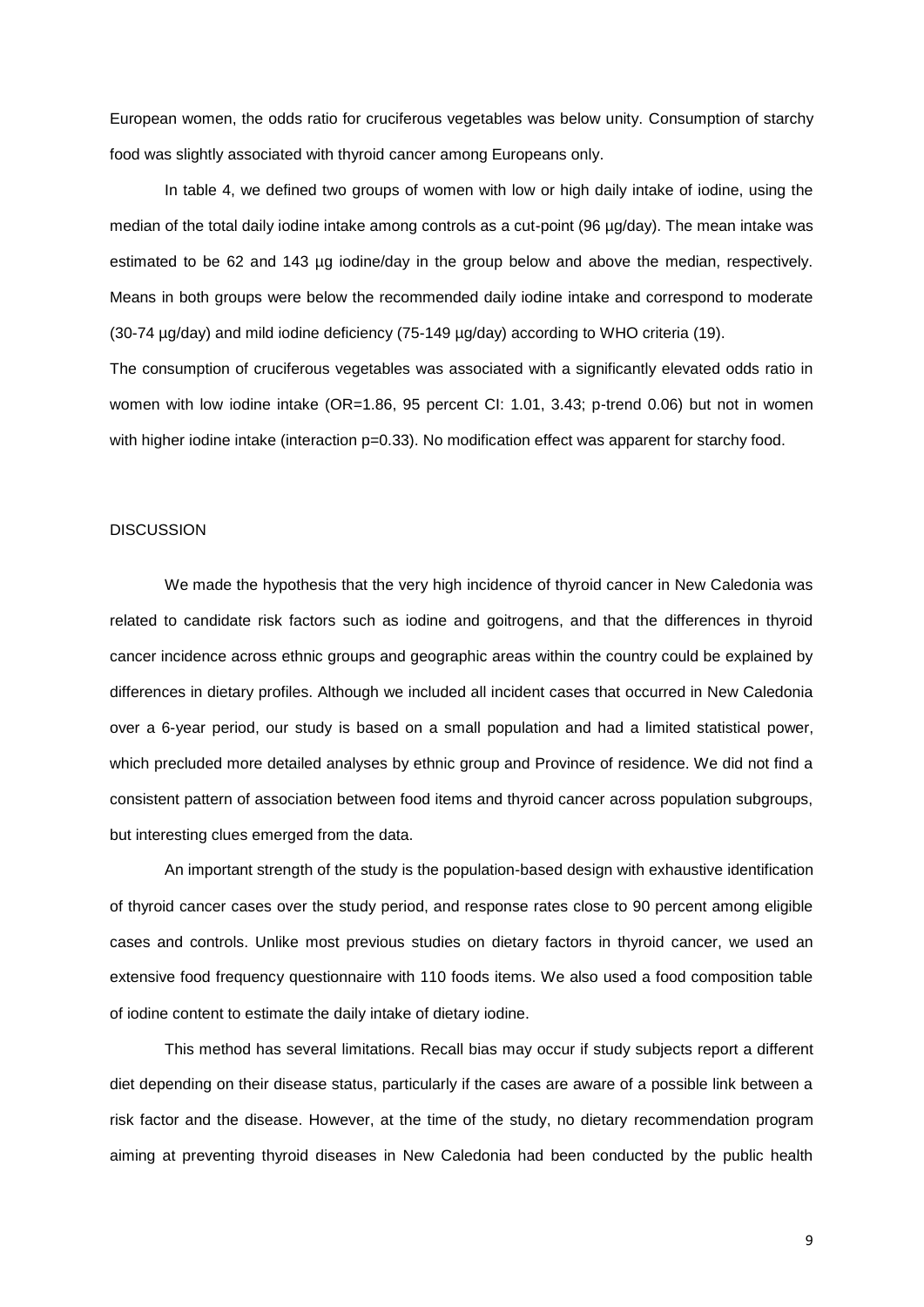authorities, and the role of diet could not be suggested by the interviewers who were not aware of specific study hypotheses. It is thus very unlikely that the consumption of specific food items was reported differently by cases and controls.

It should also be pointed out that the cases of thyroid cancer were asked to report their dietary habits at the time of diagnosis, although they could be recruited up to 5 years after diagnosis. Reporting dietary habits with a lag of several years may be less accurate than reporting current diet. To avoid differential misclassification between cases and controls, we used a frequency-matched design where controls were attributed a year of reference similar to the year of diagnosis for the cases, and were asked about their dietary habits using the same lag.

Another limitation of this study is the probable difference in iodine contents between food items consumed in metropolitan France, as reported in the food composition table, and food items actually consumed in New Caledonia. As some seafood from New Caledonia are not found in France, it is possible that our measure of daily iodine intake was slightly underestimated. In addition, the consumption of iodized salt could not be evaluated in our study. Alternative methods for measuring iodine intake include the 24-h measurement of urinary iodine, which is impractical in epidemiological studies. Neutron activation analysis has also been used in one study to measure iodine content in toenail clippings (20), but this technique provides an integrated measure of iodine exposure over a 2– 4-week period approximately 1 year prior to clipping. The iodine exposure estimate based on the food frequency questionnaire used in our study constituted an alternative to laboratory measurements. Although imprecise and entailing non differential exposure misclassification, it was deemed adequate for estimating the average daily iodine intake over the past few years. The estimate of mean daily intake in our study subjects was 100 µg iodine, a value corresponding to mild iodine deficiency. This result is consistent with a survey carried out in a sample of tribes and communes in New Caledonia based on iodine measurements in urinary samples (unpublished data: [http://www.wpro.who.int/NR/rdonlyres/FAF55745-689B-4CAE-87B6-BDCE7950BC3F/0/nec.pdf\)](http://www.wpro.who.int/NR/rdonlyres/FAF55745-689B-4CAE-87B6-BDCE7950BC3F/0/nec.pdf).

#### Fish and seafood

We found that the consumption of saltwater fish, canned fish and seafood was not related to thyroid cancer risk. Brackish water fish, almost exclusively consumed by Melanesians from mainland New Caledonia (Northern and Southern provinces) was inversely related to the disease. A pooled analysis of 13 case-control studies conducted in Europe, USA and Asia, reported no overall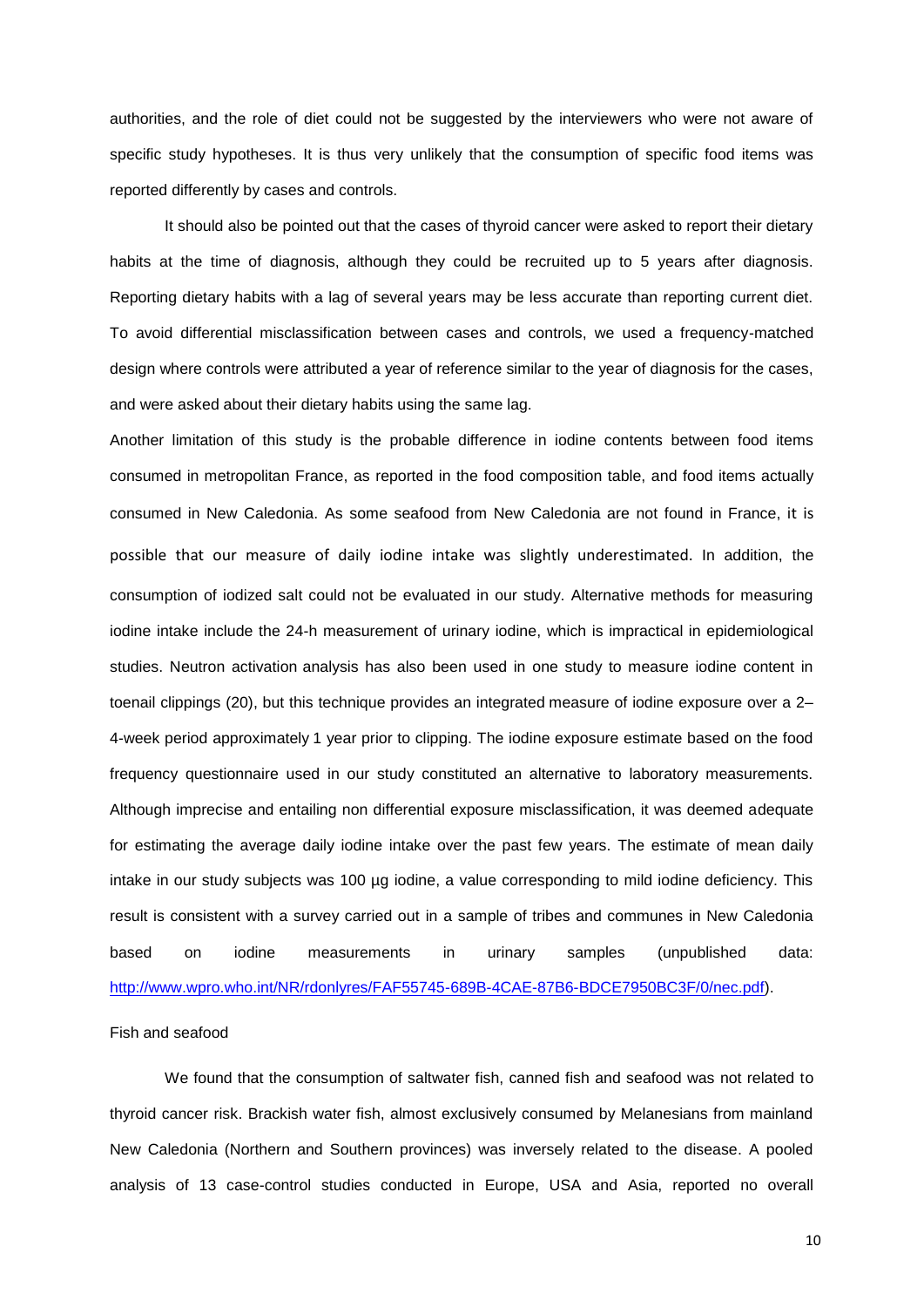association of thyroid cancer with fish and shellfish consumption, but results were conflicting across populations (21). Additional studies alternatively reported positive associations with fish sauce, dried or salted fish (11) or processed fish products (22) and negative associations with saltwater fish (23) or fresh fish (22). These inconsistencies between studies may be explained by differences in local iodine availability, and the assumption that high consumption of fish or seafood is protective in areas with severe iodine deficiency, deleterious in areas where iodine is readily available, and has no effect in areas where iodine intake is adequate. This hypothesis is supported in the pooled analysis (21) by the observation of a slight negative association of fish intake with thyroid cancer in areas where iodine deficiency is or was common. The absence of an association between fish and seafood consumption and thyroid cancer in New Caledonia also fits this hypothesis, as only mild iodine deficiency is observed in this country.

#### Dairy products

The presence of iodine in milk and dairy products is mainly due to the iodophor sanitizing solutions used in the dairy industry. In New Caledonia, no association with dairy products was detected. One study conducted in Norway and Sweden (24) reported an increased risk of thyroid cancer in endemic goiter areas related to high intake of dairy products. It should be noted that the consumption of dairy products was low in New Caledonia as the highest tertile was >195g/day in comparison with the Nordic study where the lowest tertile was <180g/day.

#### Daily iodine intake

Our data do not provide strong evidence that dietary iodine intake is related to thyroid cancer, although it was negatively but not statistically significantly associated with the disease in European women. In other case-control studies that assessed daily iodine intake from the diet, the Hawaii study (10) reported an elevation in risk (OR=1.6; 95 percent CI: 0.8-3.2) and the San Francisco Bay area study (11) reported an inverse association (OR=0.49; 95 percent CI: 0.29, 0.84) in the highest exposure categories. In the later study, no association with biomarkers of iodine exposure from nail clipping was observed. Both studies were conducted in a multiethnic population with wide variations of iodine intake. Very high levels of iodine intake, i.e. two to three times the recommended daily allowance of 150 µg/day (19), were measured in these studies as compared to the mean intake of 100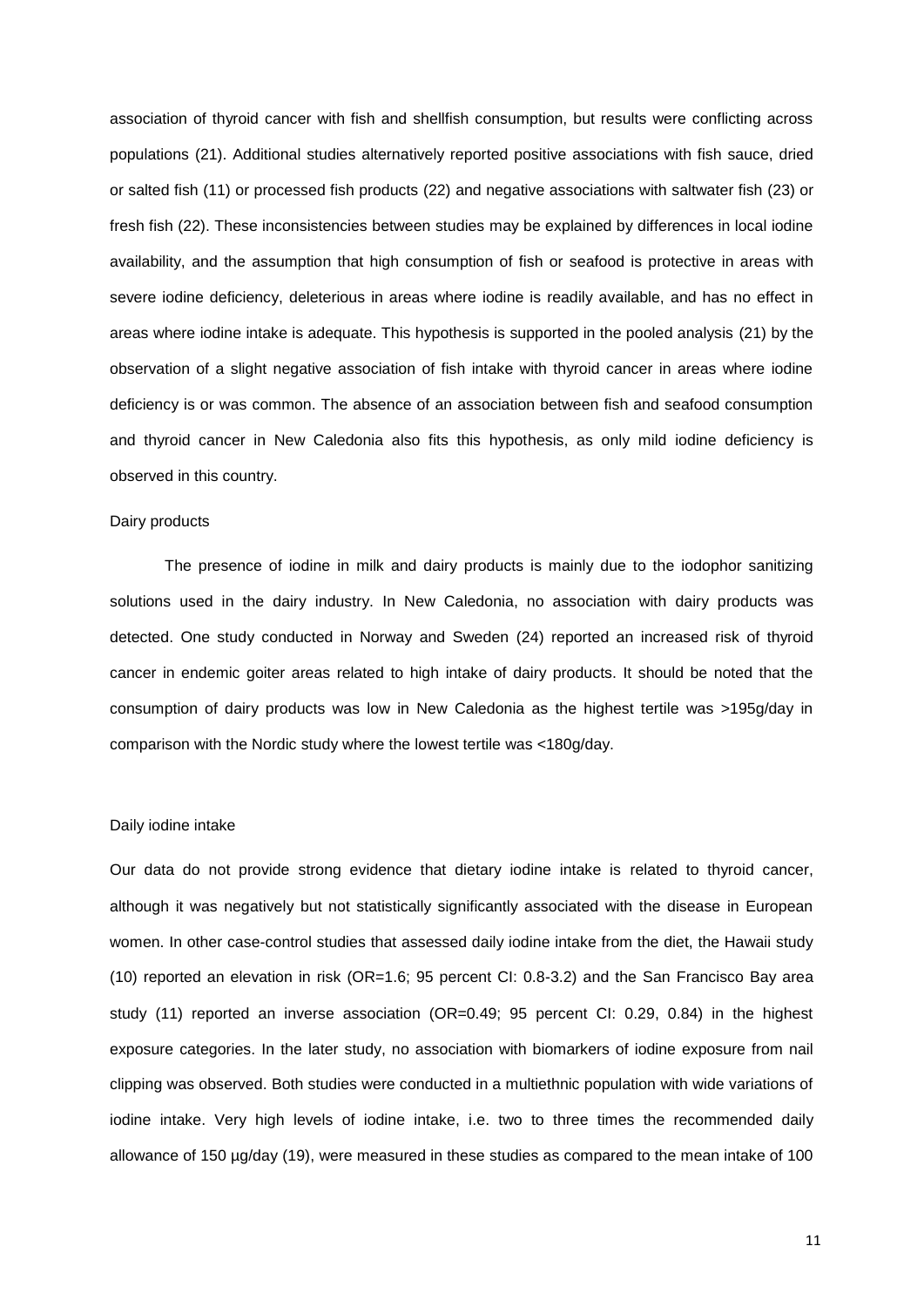µg/day in New Caledonia. The inconsistencies between studies suggest that interactions between dietary and other population-specific risk factors related to lifestyle or environment may exist.

#### *Goitrogenic food groups*

There was some indication of a positive association between consumption of cruciferous vegetables and thyroid cancer in Melanesian women. This association was negative, but not statistically significant, in European women. The mean consumption of cruciferous vegetables in Melanesian women was about 70 g/day, a relatively high value in comparison with the average cruciferous vegetable intake of 25-30 g/day in North America, 15-30 g/day in Europe and 40-80 g/day in Asia (25). The consumption of cruciferous vegetables was thus a possible candidate for explaining the elevated incidence of thyroid cancer in this ethnic group. The stronger association of cruciferous vegetables with thyroid cancer (OR=1.86, 95% CI: 1.01, 3.43) in women with daily iodine intake below 96 µg/day, i.e. with moderate iodine deficiency, is of particular interest. This finding is consistent with biological mechanisms indicating that goitrogenic substances contained in cruciferous vegetables inhibits iodine absorption by the thyroid, thus increasing iodine deficiency within the thyroid gland, and thyroid cell growth through TSH stimulation (13). In the pooled analysis of 11 case-controls studies (14), cruciferous vegetables were not associated with thyroid cancer, and no difference between iodine-rich or iodine-deficient areas was apparent. However, among Japanese subjects with more frequent consumption of cruciferous vegetables, an elevated odds ratio was reported (14). High consumption of cruciferous vegetables was associated with increased risk in persons who ever lived in areas of endemic goiters in Sweden (24). An additional study conducted in Kuwait (22), reported an increased risk of thyroid cancer in frequent consumers of cabbage or cauliflower. Conversely, US studies from Los Angeles and Hawaii reported a decreasing risk with frequent intake of turnips and rutabagas (p-trend=0.01) (23) and a negative association with high consumption of cruciferous vegetables (10). As noted previously, these studies were conducted in populations where very high iodine intakes were observed. To our knowledge, no study has previously investigated the role of cruciferous vegetables in persons with low iodine intake assessed at an individual level, as we did in New Caledonia. This result has strong possible biological grounds, and should be confirmed in larger studies.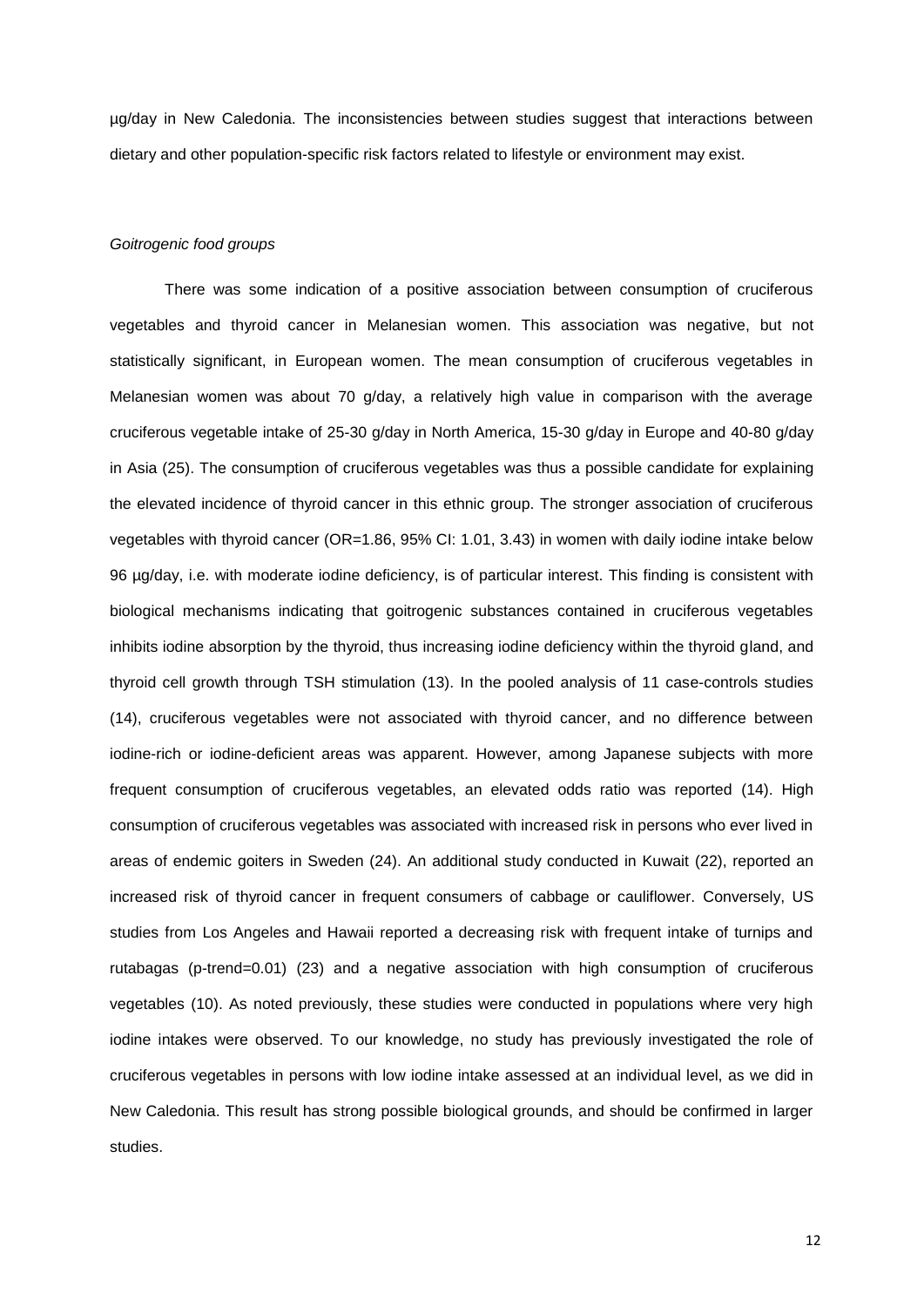Thyroid cancer was weakly associated with starchy food in Europeans. Because Europeans had very low consumption of starchy food, this association could be due to chance or possibly to another food item associated with starchy food consumption in this subgroup. We also studied the role of cassava, known to have goitrogenic properties (26;27), but no association with thyroid cancer emerged. To our knowledge, no previous epidemiological study has examined the role of cassava consumption in thyroid cancer.

Our results did not support the hypothesis that the consumption of fish and seafood is related to thyroid cancer, but suggest a positive association between the consumption of cruciferous vegetables and thyroid cancer. In addition, the possible interaction between consumption of cruciferous vegetables and low intake of dietary iodine may constitute an important finding in our study that should be further scrutinized. Since the consumption of cruciferous vegetables is higher and the iodine deficiency is possibly stronger in Melanesian women than in other ethnic groups, these dietary factors may contribute, along with other anthropometric or reproductive risk factors previously identified in this study, to explain the exceptionally high incidence of thyroid cancer in this group.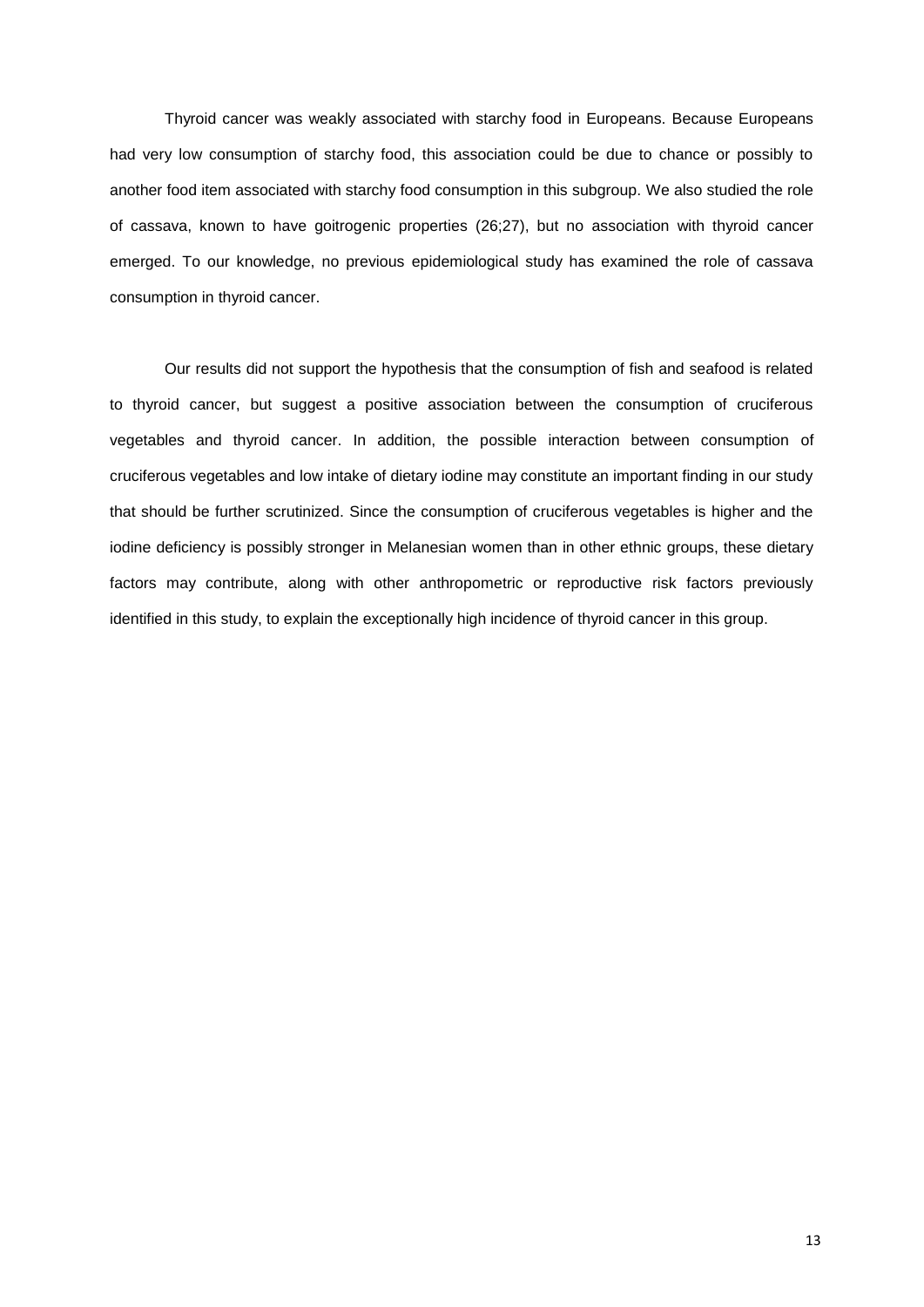#### Acknowledgements

The authors wish to thank Dr Jean-Paul Grangeon (Direction des Affaires Sanitaires et Sociales Nouvelle-Calédonie) as well as the Provincial Health Authorities (DPASS Sud, DPASS Nord, DPASS Îles) for their support during data collection. They are particularly grateful to Michèle Reynier who coordinated the interviews of study subjects across New Caledonia. They also thank Dr Pierre Valeix for the iodine content data and Alexandra Suprayen for her help in quantifying local food portion size.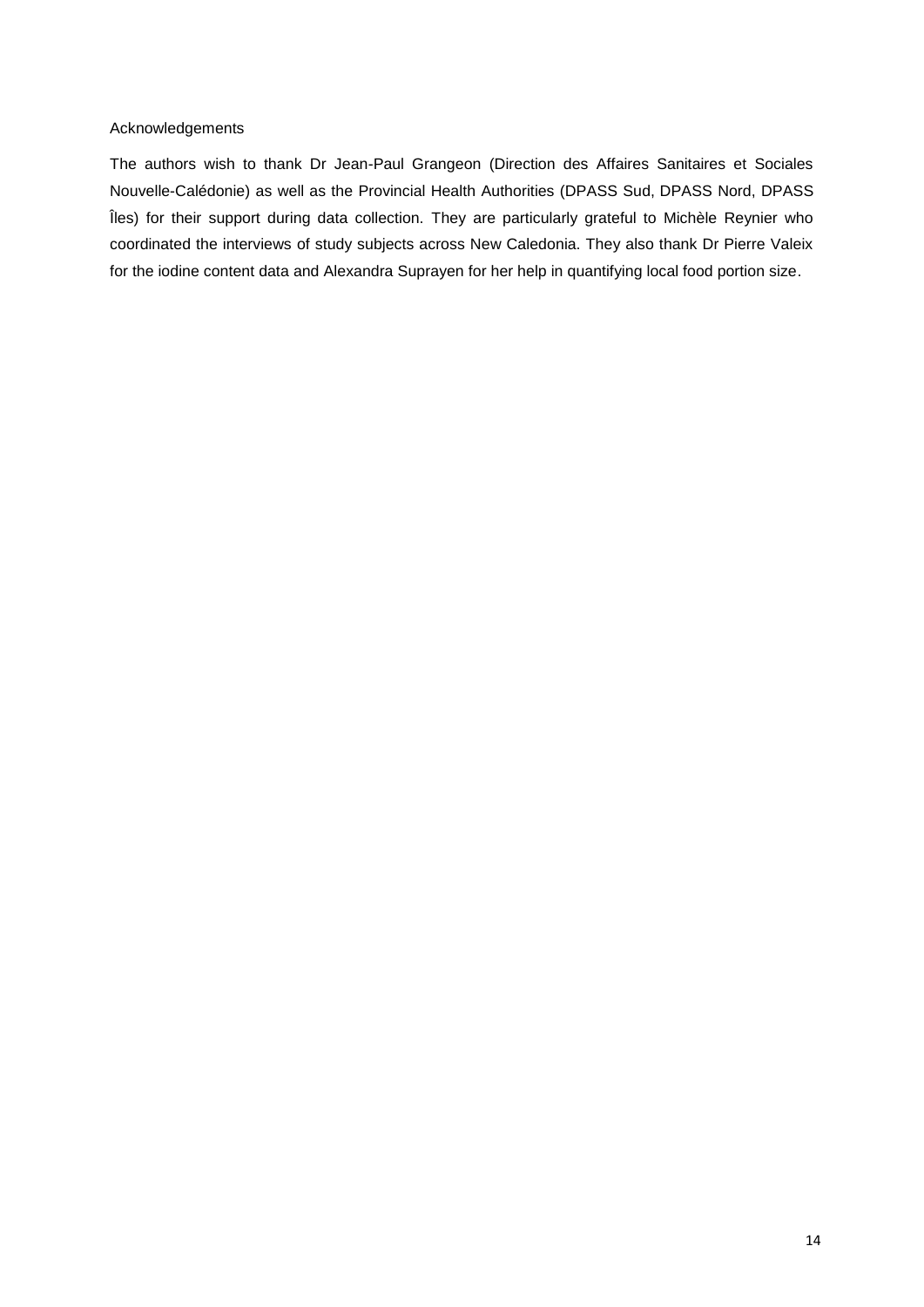#### Reference List

- (1) Truong T, Rougier Y, Dubourdieu D, et al. (2007) Time trends and geographic variations for thyroid cancer in New Caledonia, a very high incidence area (1985-1999). Eur J Cancer Prev 16(1): 62-70.
- (2) ITSEE-INSEE (1997) Recensement de la population de Nouvelle-Calédonie, principaux tableaux 1996. Nouméa: ITSEE-INSEE.
- (3) Ballivet S, Salmi LR, Dubourdieu D, Bach F (1995) Incidence of thyroid cancer in New Caledonia, South Pacific, during 1985-1992. Am J Epidemiol 141(8): 741-746.
- (4) Truong T, Orsi L, Dubourdieu D, Rougier Y, Hemon D, Guenel P (2005) Role of goiter and of menstrual and reproductive factors in thyroid cancer: a population-based case-control study in New Caledonia (South Pacific), a very high incidence area. Am J Epidemiol 161(11): 1056- 1065.
- (5) Guignard R, Truong T, Rougier Y, Baron-Dubourdieu D, Guenel P (2007) Alcohol drinking, tobacco smoking, and anthropometric characteristics as risk factors for thyroid cancer: a countrywide case-control study in New Caledonia. Am J Epidemiol 166(10): 1140-1149.
- (6) Kanno J, Onodera H, Furuta K, Maekawa A, Kasuga T, Hayashi Y (1992) Tumor-promoting effects of both iodine deficiency and iodine excess in the rat thyroid. Toxicol Pathol 20(2): 226- 235.
- (7) Yamashita H, Noguchi S, Murakami N, et al. (1990) Effects of dietary iodine on chemical induction of thyroid carcinoma. Acta Pathol Jpn 40(10): 705-712.
- (8) Davies L, Welch HG (2006) Increasing Incidence of Thyroid Cancer in the United States, 1973-2002. JAMA: The Journal of the American Medical Association 295(18): 2164-2167.
- (9) Verkooijen HM, Fioretta G, Pache JC, et al. (2003) Diagnostic changes as a reason for the increase in papillary thyroid cancer incidence in Geneva, Switzerland. Cancer Causes Control 14(1): 13-17.
- (10) Kolonel LN, Hankin JH, Wilkens LR, Fukunaga FH, Hinds MW (1990) An epidemiologic study of thyroid cancer in Hawaii. Cancer Causes Control 1: 223-234.
- (11) Horn-Ross PL, Morris JS, Lee M, et al. (2001) Iodine and thyroid cancer risk among women in a multiethnic population: the Bay Area Thyroid Cancer Study. Cancer Epidemiol Biomarkers Prev 10(9): 979-985.
- (12) Kanno J, Matsuoka C, Furuta K, et al. (1990) Tumor promoting effect of goitrogens on the rat thyroid. Toxicol Pathol 18(2): 239-246.
- (13) Gaitan E (1988) Goitrogens. Baillieres Clin Endocrinol Metab 2(3): 683-702.
- (14) Bosetti C, Negri E, Kolonel L, et al. (2002) A pooled analysis of case-control studies of thyroid cancer. VII. Cruciferous and other vegetables (International). Cancer Causes Control 13(8): 765-775.
- (15) Memon A, Darif M, Al Saleh K, Suresh A (2002) Epidemiology of reproductive and hormonal factors in thyroid cancer: evidence from a case-control study in the Middle East. Int J Cancer 97(1): 82-89.
- (16) Favier JC, Ireland-Ripert J., Toque C., Feinberg M. (1995) Répertoire général des aliments. Table de composition. 2ème ed.
- (17) Dignan C., Burlingame B., Kumar S., Aalbersberg W. (2004) The Pacific Islands food composition tables. 2nd ed.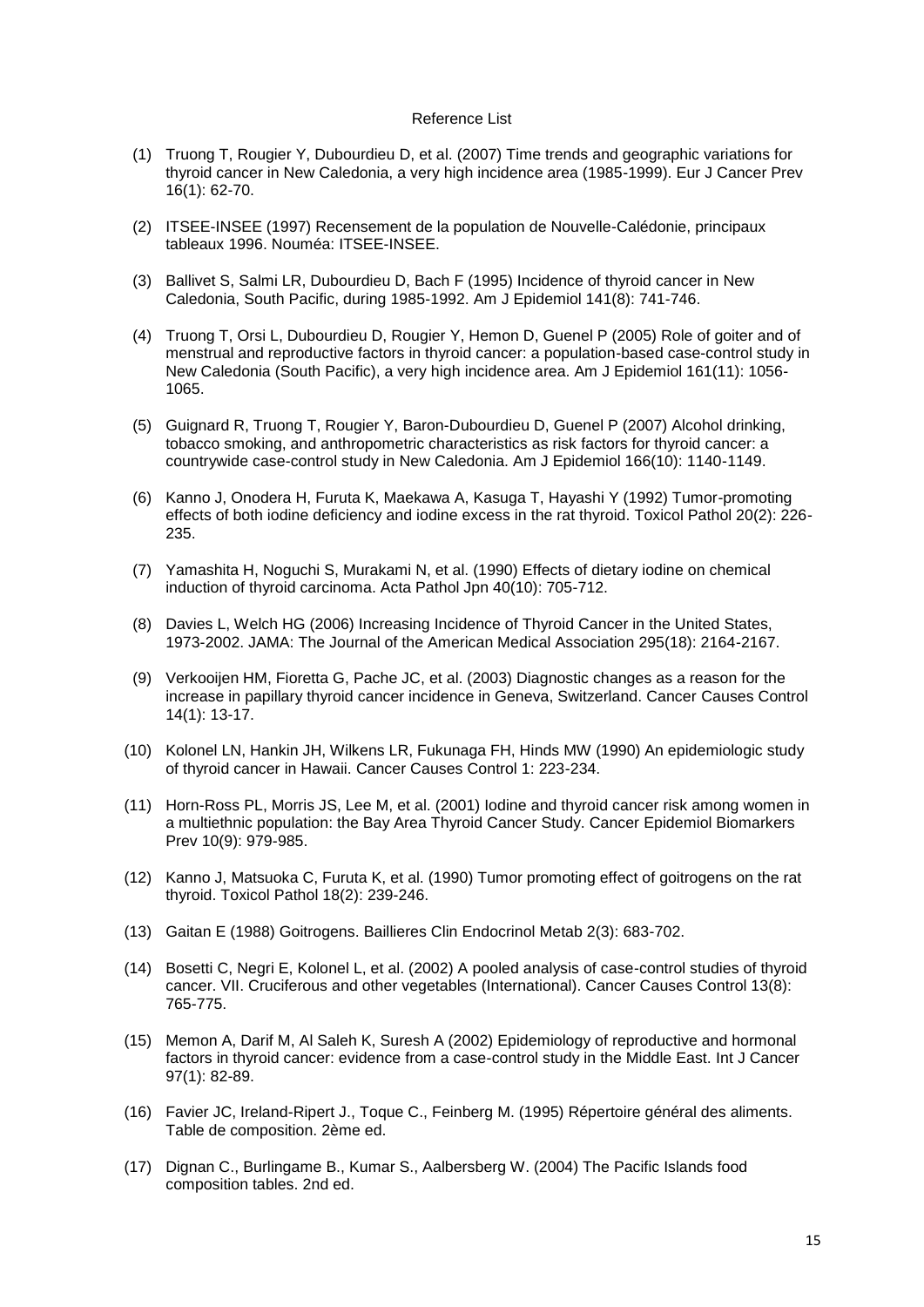- (18) Table de composition des aliments CIQUAL (2008) Agence Française de Sécurité Sanitaire des Aliments.
- (19) WHO (2001) Assessment of iodine deficiency disorders and monitoring their elimination. A guide for programme managers.Geneva, Switzerland: World Health Organization.
- (20) Horn-Ross PL, John EM, Lee M, et al. (2001) Phytoestrogen consumption and breast cancer risk in a multiethnic population: the Bay Area Breast Cancer Study. American Journal of Epidemiology 154(5): 434-441.
- (21) Bosetti C, Kolonel L, Negri E, et al. (2001) A pooled analysis of case-control studies of thyroid cancer. VI. Fish and shellfish consumption. Cancer Causes Control 12(4): 375-382.
- (22) Memon A, Varghese A, Suresh A (2002) Benign thyroid disease and dietary factors in thyroid cancer: a case-control study in Kuwait. Br J Cancer 86(11): 1745-1750.
- (23) Mack WJ, Preston-Martin S, Bernstein L, Qian D (2002) Lifestyle and other risk factors for thyroid cancer in Los Angeles County females. Ann Epidemiol 12(6): 395-401.
- (24) Galanti MR, Hansson L, Bergstrom R, et al. (1997) Diet and the risk of papillary and follicular thyroid carcinoma: a population-based case-control study in Sweden and Norway. Cancer Causes Control 8(2): 205-214.
- (25) IARC (2004) Cruciferous vegetables, isothiocyanates and indoles. Lyon: International Agency for Research on Cancer.
- (26) Ekpechi OL, Dimitriadou A, Fraser R (1966) Goitrogenic activity of cassava (a staple Nigerian food). Nature 210(5041): 1137-1138.
- (27) Ermans AM, Delange F, Van d, V, Kinthaert J (1973) Goitrogenic action of cyanogenic glucosides present in cassava: a possible etiologic factor of endemic goiter in the Idjwi island. Acta Endocrinol Suppl (Copenh) 179:31.: 31.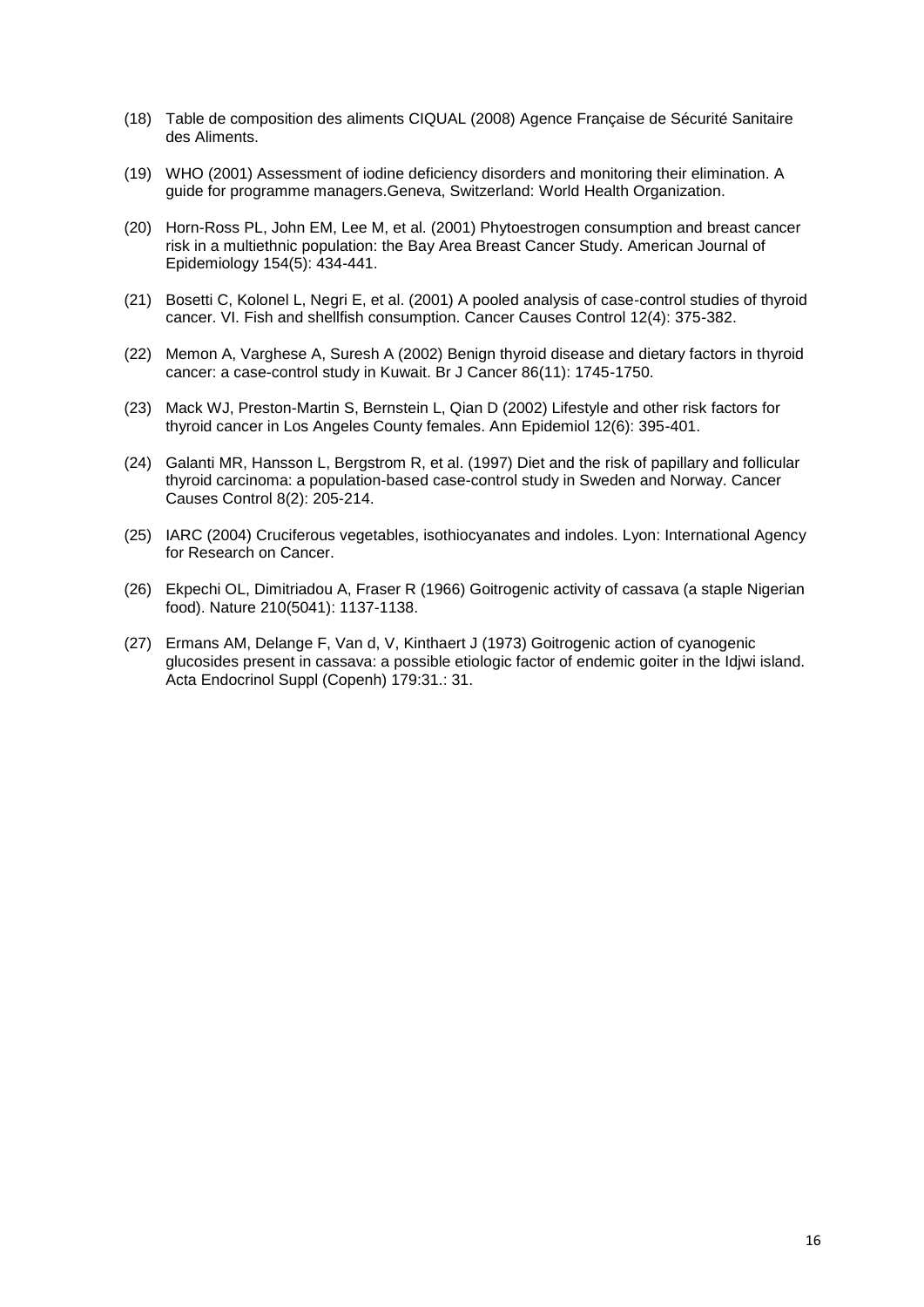|                             | <b>Cases</b><br>$(n=293)$ |      | <b>Controls</b><br>$(n=354)$ |      | <b>OR</b> | 95% CI     |
|-----------------------------|---------------------------|------|------------------------------|------|-----------|------------|
|                             | n                         | $\%$ | n                            | $\%$ |           |            |
| Age (years)                 |                           |      |                              |      |           |            |
| < 25                        | 10                        | 3.4  | 13                           | 3.7  |           |            |
| 25-29                       | 24                        | 8.2  | 24                           | 6.8  |           |            |
| 30-34                       | 34                        | 11.6 | 42                           | 11.9 |           |            |
| 35-39                       | 32                        | 10.9 | 38                           | 10.7 |           |            |
| 40-44                       | 29                        | 9.9  | 37                           | 10.5 |           |            |
| 45-49                       | 36                        | 12.3 | 32                           | 9.0  |           |            |
| 50-54                       | 30                        | 10.2 | 41                           | 11.6 |           |            |
| 55-59                       | 40                        | 13.7 | 37                           | 10.5 |           |            |
| 60-64                       | 24                        | 8.2  | 44                           | 12.4 |           |            |
| 65-69                       | 18                        | 6.1  | 19                           | 5.4  |           |            |
| $\geq 70$                   | 16                        | 5.5  | 27                           | 7.6  |           |            |
| Ethnic group <sup>a</sup>   |                           |      |                              |      |           |            |
| Melanesian                  | 220                       | 75.1 | 169                          | 47.7 | 4.30      | 2.74, 6.75 |
| European                    | 32                        | 10.9 | 110                          | 31.1 | 1.00      | Referent   |
| Other                       | 41                        | 14.0 | 75                           | 21.2 | 1.70      | 0.97, 2.98 |
| Province (Melanesians only) |                           |      |                              |      |           |            |
| South                       | 69                        | 31.4 | 70                           | 41.4 | 1.00      | Referent   |
| North                       | 60                        | 27.3 | 47                           | 27.8 | 1.33      | 0.83, 2.49 |
| Loyalty Islands             | 91                        | 41.4 | 52                           | 30.8 | 1.91      | 1.15, 3.15 |
| Years of education b        |                           |      |                              |      |           |            |
| Never went to school        | 22                        | 7.5  | 20                           | 5.7  | 1.10      | 0.55, 2.22 |
| $\leq$ 5 years              | 151                       | 51.5 | 177                          | 50.0 | 1.00      | Referent   |
| 6-9 years                   | 74                        | 25.3 | 94                           | 26.6 | 1.12      | 0.72, 1.76 |
| $\geq$ 10 years             | 22                        | 7.5  | 44                           | 12.4 | 1.22      | 0.62, 2.39 |
| Missing                     | 24                        | 8.2  | 19                           | 5.4  | 1.63      | 0.82, 3.21 |
|                             |                           |      |                              |      |           |            |

Table 1 - Sociodemographic Characteristics of Thyroid Cancer Cases and Controls - New Caledonia, 1993-1999.

CI, confidence intervals; OR, odds ratio

<sup>a</sup> OR adjusted for age

1

 $b$  OR adjusted for age and ethnicity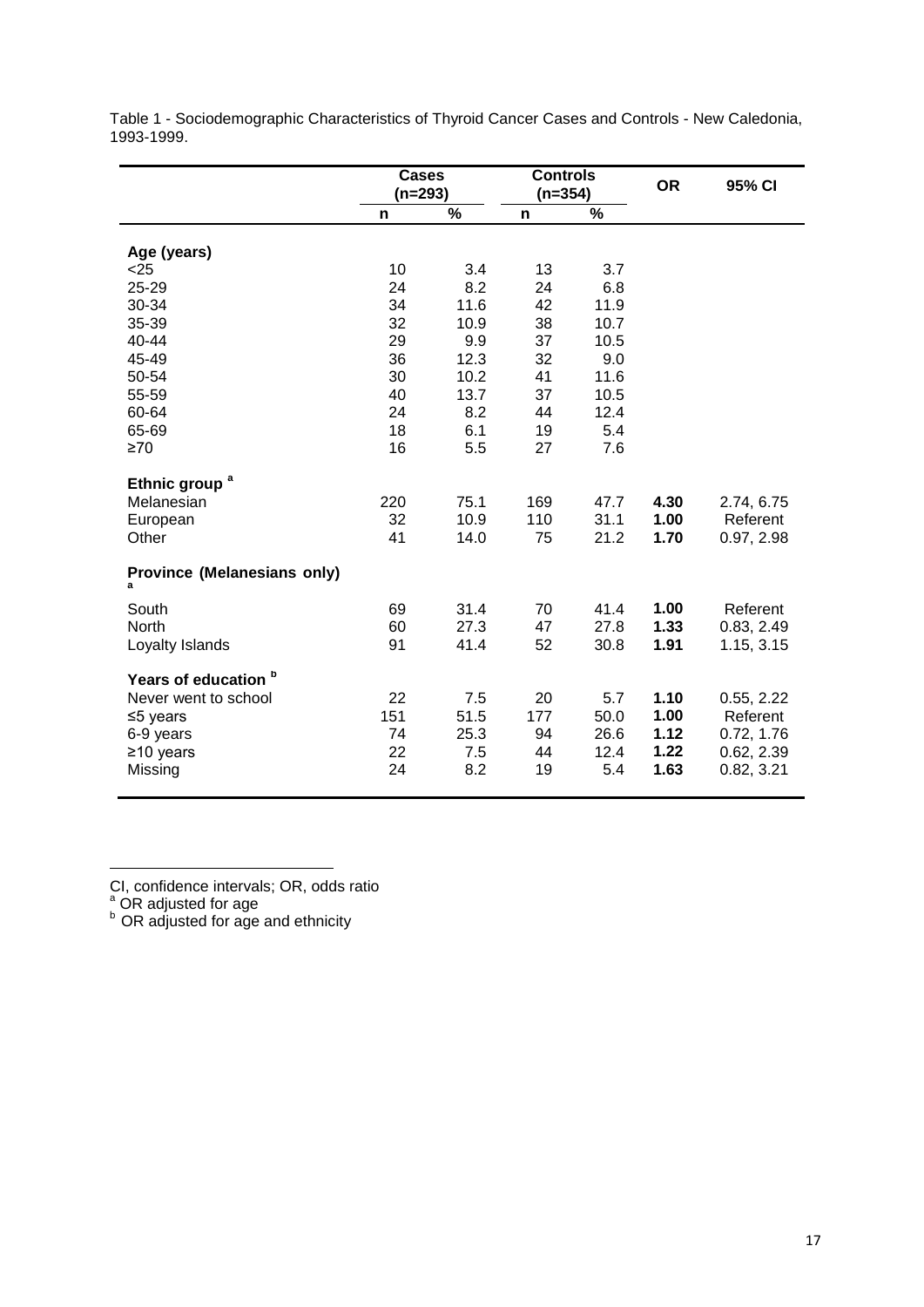Table 2 – BMI, total energy intake, and mean daily intake of selected food items among control women by ethnic group and by Province of residence - New Caledonia, 1993-1999

|                                |              | <b>Melanesian</b> |                           | European      | Other    |                      |
|--------------------------------|--------------|-------------------|---------------------------|---------------|----------|----------------------|
|                                | <b>South</b> | <b>North</b>      | Loyalty<br><b>Islands</b> |               |          | p-value <sup>a</sup> |
| Daily intake <sup>b</sup>      | $n = 70$     | $n=47$            | $n = 52$                  | $n = 110$     | $n = 75$ |                      |
| BMI ( $\text{kg/m}^2$ )        | 26.7         | 26.9              | 27.4                      | 24.5          | 25.8     | $p=0.01$             |
| Total energy intake (kcal)     | 1995.1       | 2397.3            | 2036.4                    | 1954.7        | 2207.8   | $p=0.04$             |
|                                |              |                   |                           |               |          |                      |
| Salt water fish (g)            | 20.5         | 24.8              | 19.7                      | 16.1          | 22.0     | $p=0.08$             |
| Brackish water fish (g)        | 2.8          | 9.1               | 0.4                       | 0.4           | 0.5      | p<0.01               |
| Canned fish (g)                | 12.4         | 26.2              | 17.9                      | 5.3           | 5.3      | p<0.01               |
| Seafood (g)                    | 12.3         | 9.9               | 5.5                       | 9.6           | 6.5      | $p = 0.29$           |
| Milk $(g)$                     | 120.1        | 44.8              | 50.3                      | 150.1         | 152.9    | $p=0.01$             |
| Dairy products (g)             | 57.2         | 23.7              | 29.7                      | 127.3         | 89.8     | p<0.01               |
|                                |              |                   |                           |               |          |                      |
| Dietary iodine (µg)            | 102.9        | 90.4              | 80.7                      | 111.3         | 111.1    | p<0.01               |
| Non cruciferous vegetables     | 152.7        | 150.3             | 209.5                     | 209.9         | 170.1    | p=0.01               |
| Cruciferous vegetables (g) c   | 53.8         | 62.2              | 83.3                      | 56.5          | 51.7     | $p=0.02$             |
| Cabbage                        | 5.6          | 2.8               | 5.8                       | 7.1           | 9.3      | $p=0.04$             |
| Chinese cabbage                | 23.7         | 20.8              | 28.1                      | 16.6          | 16.0     | $p=0.03$             |
| Melanesian cabbage             | 10.1         | 20.5              | 32.7                      | $1.2^{\circ}$ | 0.9      | p<0.01               |
|                                |              |                   |                           |               |          |                      |
| Starchy foods (g) <sup>a</sup> | 75.2         | 240.7             | 136.5                     | 40.4          | 72.8     | p<0.01               |
| Cassava                        | <b>20.0</b>  | 54.0              | 16.0                      | 2.7           | 6.9      | p<0.01               |
|                                |              |                   |                           |               |          |                      |

a Analysis of variance

- <sup>c</sup> Cruciferous vegetables included cabbages, Chinese cabbage, Melanesian cabbage, cauliflower,
- 
- broccoli, Brussels sprouts, turnips and Swiss chard<br><sup>d</sup> Starchy food included potatoes, cassava, sweet potatoes, yam, taro and plantain

<sup>b</sup> Mean values are adjusted for age (BMI and total energy intake) and adjusted for age and total energy intake for specific food items and iodine intake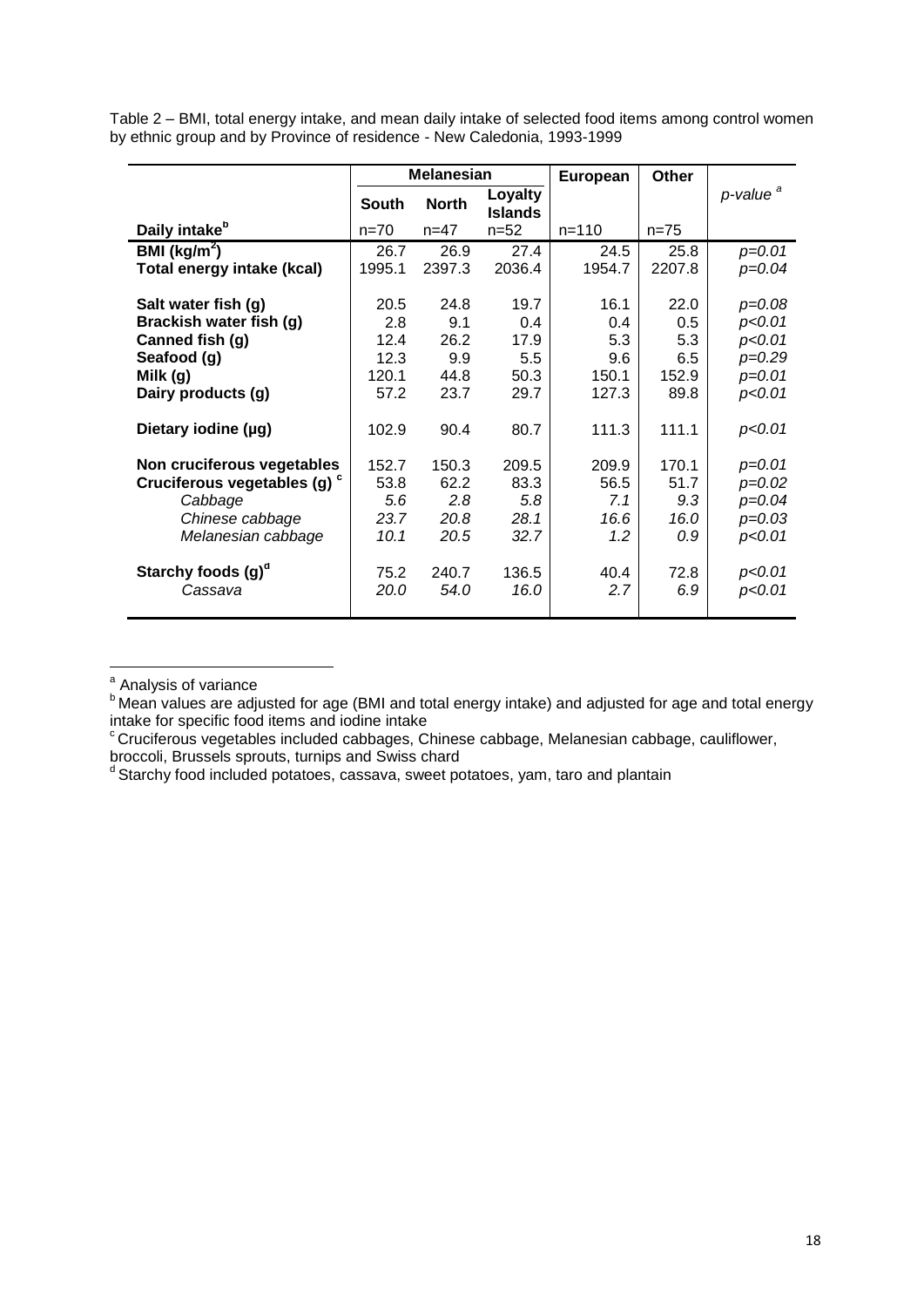|                            | All ethnic groups |       |       |                 | European        |               |                |                | Melanesian      |                 |               |       |       |                 |                 |
|----------------------------|-------------------|-------|-------|-----------------|-----------------|---------------|----------------|----------------|-----------------|-----------------|---------------|-------|-------|-----------------|-----------------|
|                            | Quantity          | Ca    | Co    | OR <sup>a</sup> | 95% CI          | Quantity      | Ca             | Co             | OR <sup>b</sup> | 95% CI          | Quantity      | Ca    | Co    | OR <sup>c</sup> | 95% CI          |
|                            | (g/day)           | (293) | (354) |                 |                 | (g/day)       | (32)           | (110)          |                 |                 | (g/day)       | (215) | (165) |                 |                 |
| Salt water fish            | < 14.3            | 79    | 111   | 1.00            | Referent        | $≤10.0$       | 11             | 41             | 1.00            | Referent        | 22.5          | 53    | 53    | 1.00            | Referent        |
|                            | 14.3-32.3         | 82    | 118   | 0.79            | 0.51, 1.22      | 10.0-25.9     | 5              | 31             | 0.57            | 0.17, 1.90      | 22.5-39.2     | 63    | 57    | 0.82            | 0.49, 1.36      |
|                            | ≥32.3             | 127   | 117   | 0.95            | 0.62, 1.46      | >25.9         | 16             | 38             | 1.26            | 0.49, 3.23      | ≥39.2         | 79    | 55    | 1.07            | 0.64, 1.78      |
|                            |                   |       |       |                 | $p$ -trend=0.15 |               |                |                | $p$ -trend=0.78 |                 |               |       |       | $p$ -trend=0.12 |                 |
| <b>Brackish water fish</b> | 0.0               | 254   | 304   | 1.00            | Referent        | 0.0           | 30             | 105            |                 |                 | 0.0           | 185   | 129   | 1.00            | Referent        |
|                            | $>0.0 - 10.0$     | 27    | 30    | 0.81            | 0.46, 1.44      | $>0.0 - 2.3$  | 1              | 4              |                 |                 | $>0.0 - 11.2$ | 25    | 20    | 0.87            | 0.42, 1.79      |
|                            | >10.0             | 12    | 20    | 0.43            | 0.20, 0.93      | >2.3          | 1              | 1              |                 |                 | >11.2         | 10    | 20    | 0.32            | 0.14, 0.77      |
|                            |                   |       |       |                 | $p$ -trend=0.03 |               |                |                |                 |                 |               |       |       |                 | $p$ -trend=0.01 |
| Seafood                    | $≤1.5$            | 90    | 116   | 1.00            | Referent        | $≤2.6$        | 9              | 44             | 1.00            | Referent        | $≤1.3$        | 69    | 57    | 1.00            | Referent        |
|                            | $1.5 - 7.9$       | 109   | 124   | 1.20            | 0.80, 1.79      | $2.6 - 7.9$   | 12             | 31             | 1.95            | 0.70, 5.42      | $1.3 - 7.2$   | 71    | 56    | 0.97            | 0.57, 1.63      |
|                            | >7.9              | 94    | 114   | 1.02            | 0.67, 1.56      | >7.9          | 11             | 35             | 1.24            | 0.43, 3.57      | >7.2          | 80    | 56    | 1.23            | 0.72, 2.10      |
|                            |                   |       |       |                 | $p$ -trend=0.37 |               |                |                | $p$ -trend=0.86 |                 |               |       |       |                 | $p$ -trend=0.47 |
| Dairy products tot         | ≤40.6             | 121   | 116   | 1.00            | Referent        | ≤98.1         | 9              | 37             | 1.00            | Referent        | $≤17.6$       | 84    | 55    | 1.00            | Referent        |
|                            | 40.6-194.9        | 86    | 117   | 0.95            | 0.62, 1.45      | 98.1-405.0    | 14             | 36             | 1.35            | 0.48, 3.79      | 17.6-91.5     | 60    | 56    | 0.69            | 0.41, 1.16      |
|                            | >194.9            | 86    | 121   | 1.03            | 0.67, 1.59      | >405.0        | 9              | 37             | 0.73            | 0.23, 2.27      | >91.5         | 76    | 58    | 1.00            | 0.59, 1.70      |
|                            |                   |       |       | $p$ -trend=0.85 |                 |               |                |                | $p$ -trend=0.32 |                 |               |       |       |                 | $p$ -trend=0.19 |
| lodine intake              | <75.0             | 106   | 117   | 1.00            | Referent        | <79.8         | 11             | 36             | 1.00            | Referent        | < 68.1        | 70    | 55    | 1.00            | Referent        |
| (µg/day)                   | 75.0-112.6        | 83    | 117   | 1.15            | 0.73, 1.80      | 79.8-114.0    | 5              | 36             | 0.26            | 0.06, 1.07      | 68.1-107.1    | 70    | 56    | 1.13            | 0.63, 2.00      |
|                            | ≥112.6            | 104   | 120   | 1.13            | 0.68, 1.87      | ≥114.0        | 16             | 38             | 0.53            | 0.14, 1.97      | ≥107.1        | 80    | 58    | 1.38            | 0.71, 2.68      |
| <b>Cruciferous</b>         |                   |       |       |                 | $p$ -trend=0.43 |               |                |                |                 | $p$ -trend=0.95 |               |       |       |                 | $p$ -trend=0.30 |
| vegetables                 | $≤27.8$           | 74    | 116   | 1.00            | Referent        | ≤25.7         | 15             | 37             | 1.00            | Referent        | $≤28.6$       | 54    | 56    | 1.00            | Referent        |
|                            | 27.8-65.4         | 98    | 118   | 1.11            | 0.73, 1.69      | 25.7-66.8     | $\overline{7}$ | 36             | 0.49            | 0.16, 1.47      | 28.6-66.4     | 72    | 56    | 1.23            | 0.72, 2.10      |
|                            | >65.4             | 121   | 120   | 1.39            | 0.91, 2.11      | >66.8         | 10             | 37             | 0.46            | 0.16.137        | >66.4         | 94    | 57    | 1.62            | 0.94, 2.80      |
|                            |                   |       |       |                 | $p$ -trend=0.11 |               |                |                |                 | $p$ -trend=0.22 |               |       |       |                 | p-trend=0.09    |
| <b>Starchy food</b>        | $≤8.8$            | 51    | 114   | 1.00            | Referent        | 0.0           | 13             | 56             | 1.00            | Referent        | $≤50.4$       | 73    | 56    | 1.00            | Referent        |
|                            | 8.8-74.7          | 109   | 118   | 1.22            | 0.76, 1.97      | $>0.0 - 14.8$ | 4              | 27             | 0.68            | 0.19, 2.37      | 50.4-133.3    | 77    | 58    | 0.92            | 0.54, 1.57      |
|                            | >74.7             | 133   | 121   | 1.05            | 0.62, 1.78      | >14.8         | 15             | 27             | 2.27            | 0.84, 6.13      | >133.3        | 70    | 54    | 0.84            | 0.44, 1.61      |
|                            |                   |       |       |                 | $p$ -trend=0.74 |               |                |                |                 | $p$ -trend=0.05 |               |       |       |                 | p-trend=0.60    |
| Cassava                    | 0.0               | 98    | 177   | 1.00            | Referent        | 0.0           | 20             | 88             | 1.00            | Referent        | $≤6.6$        | 64    | 51    | 1.00            | Referent        |
|                            | $0.0 - 14.3$      | 86    | 86    | 1.23            | 0.81, 1.89      | $>0.0 - 6.6$  | 6              | 15             | 1.97            | 0.61, 6.34      | 6.6-28.6      | 69    | 48    | 0.86            | 0.52, 1.42      |
|                            | >14.3             | 107   | 89    | 1.24            | 0.80, 1.91      | >6.6          | 6              | $\overline{7}$ | 2.52            | 0.65, 9.75      | >28.6         | 85    | 68    | 1.18            | 0.67, 2.07      |
|                            |                   |       |       |                 | $p$ -trend=0.50 |               |                |                |                 | $p$ -trend=0.12 |               |       |       |                 | $p$ -trend=0.55 |

Table 3 – Odds ratios for thyroid cancer associated with selected food items among women, by ethnic group - New Caledonia, 1993-1999.

 $\overline{a}$ 

Ca, cases; CI, confidence intervals; Co, controls; OR, odds ratio<br><sup>a</sup> Adjusted for age, total energy intake, ethnicity,<br><sup>b</sup> Adjusted for age, total energy intake<br><sup>c</sup> Adjusted for age, total energy intake and province of re